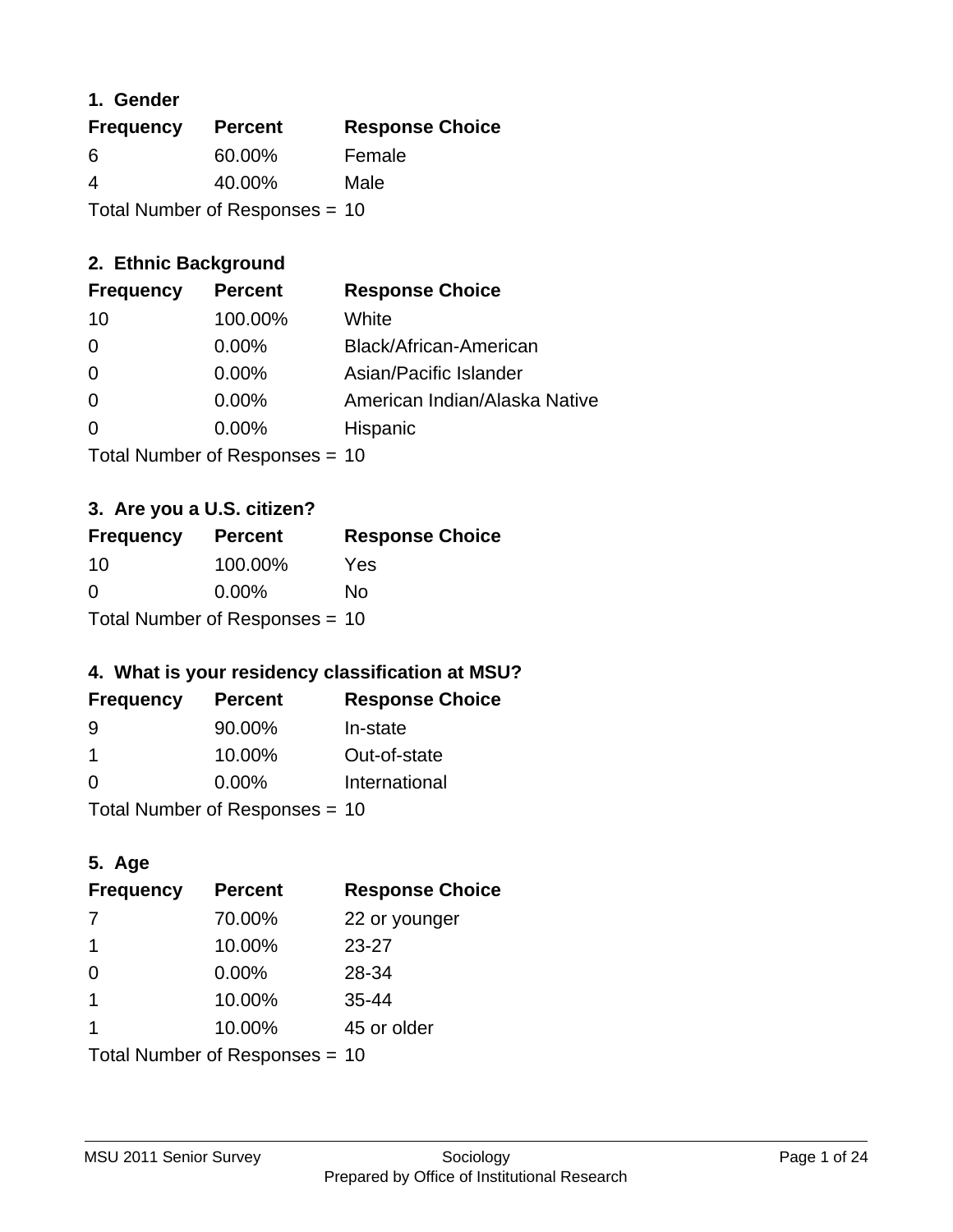**6. Has either of your parents received a bachelor's degree?**

| <b>Frequency</b> | <b>Percent</b>                   | <b>Response Choice</b> |
|------------------|----------------------------------|------------------------|
| 5                | 50.00%                           | Yes                    |
| .5               | 50.00%                           | Nο                     |
|                  | Total Number of Responses $= 10$ |                        |

## **7. Has either of your parents received a degree from Murray State?**

| <b>Frequency</b> | <b>Percent</b> | <b>Response Choice</b> |
|------------------|----------------|------------------------|
| -2               | 20.00%         | Yes                    |
| -8               | 80.00%         | No                     |

Total Number of Responses = 10

## **8. What was your original entry status to MSU?**

| <b>Frequency</b> | <b>Percent</b>               | <b>Response Choice</b>                           |
|------------------|------------------------------|--------------------------------------------------|
| 5                | 50.00%                       | Freshman                                         |
| 3                | 30.00%                       | Transfer from community college/technical school |
| 2                | 20.00%                       | Transfer from 4-yr institution                   |
|                  | Total Number of Deepensee 10 |                                                  |

Total Number of Responses = 10

### **9. If transfer student, how many credits were transferred?**

| <b>Frequency</b>           | <b>Percent</b> | <b>Response Choice</b> |
|----------------------------|----------------|------------------------|
| 1                          | 20.00%         | 12 or fewer            |
| 1                          | 20.00%         | $13 - 30$              |
| -1                         | 20.00%         | $31 - 60$              |
| $\mathcal{P}$              | 40.00%         | Over <sub>60</sub>     |
| Tatal Number of Desperance |                |                        |

Total Number of Responses = 5

# **10. If transfer student, approximately what percent of your University Studies (general education) classes did you take at Murray State?**

| <b>Frequency</b>                | <b>Percent</b> | <b>Response Choice</b> |
|---------------------------------|----------------|------------------------|
| $\mathcal{P}$                   | 40.00%         | Under 25%              |
| $\overline{1}$                  | 20.00%         | 25-49%                 |
| -1                              | 20.00%         | 50-74%                 |
| 1                               | 20.00%         | 75-100%                |
| Total Number of Responses $= 5$ |                |                        |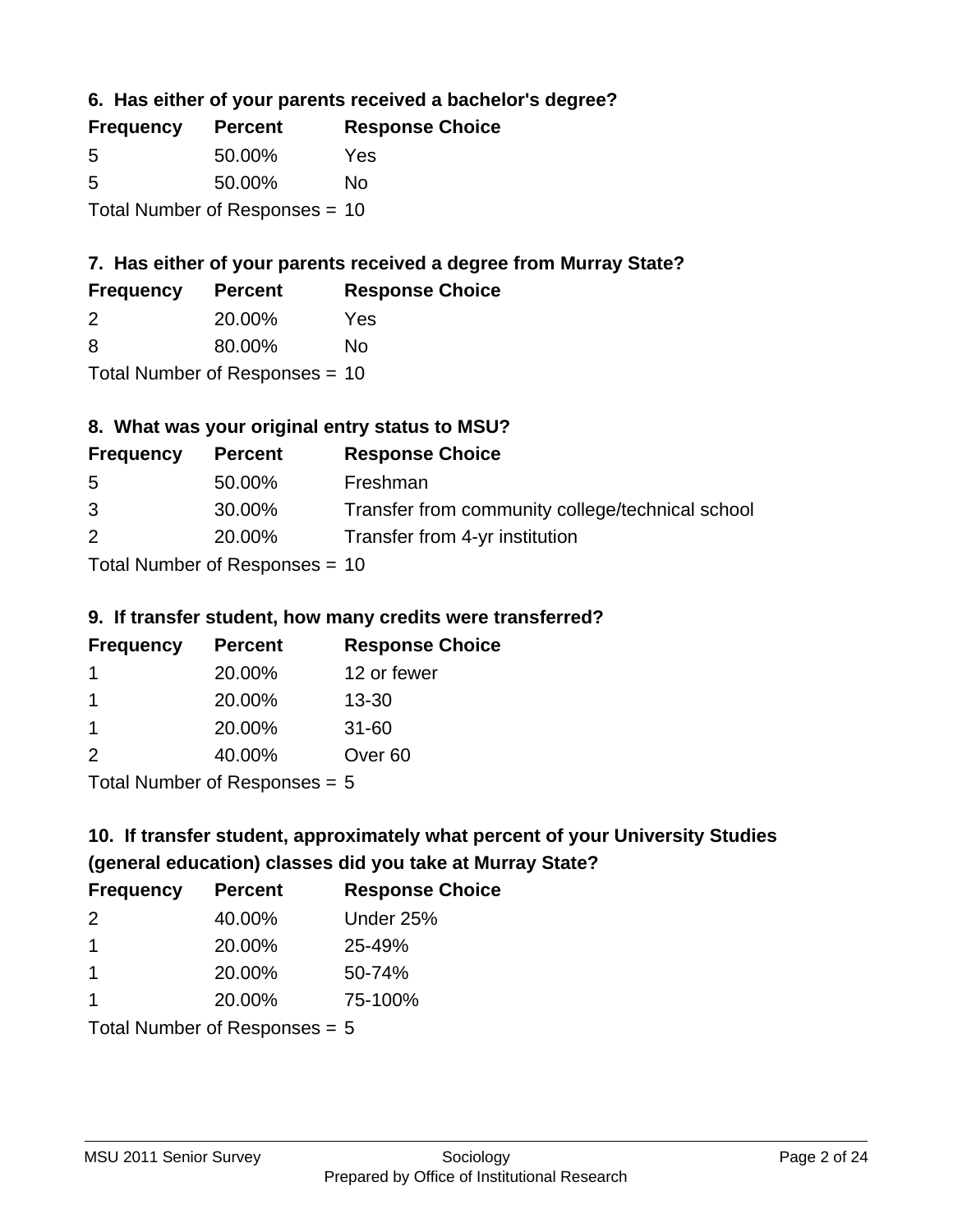### **11. What has been your attendance status at MSU?**

| <b>Frequency</b>               | <b>Percent</b> | <b>Response Choice</b>     |
|--------------------------------|----------------|----------------------------|
| 9                              | 90.00%         | <b>Primarily full-time</b> |
| -1                             | 10.00%         | <b>Primarily part-time</b> |
| Total Number of Responses = 10 |                |                            |

## **12. In which Residential College are you a member?**

| <b>Frequency</b> | <b>Percent</b> | <b>Response Choice</b>            |
|------------------|----------------|-----------------------------------|
| 2                | 20.00%         | Do not know                       |
| 0                | 0.00%          | <b>Clark College</b>              |
| 0                | 0.00%          | <b>Elizabeth College</b>          |
| 0                | $0.00\%$       | <b>Franklin-Springer Colleges</b> |
|                  | 10.00%         | <b>Hart College</b>               |
| 1                | 10.00%         | <b>Hester College</b>             |
| $\mathcal{P}$    | 20.00%         | <b>Regents College</b>            |
| $\mathcal{P}$    | 20.00%         | <b>Richmond College</b>           |
| $\mathcal{P}$    | 20.00%         | <b>White College</b>              |
|                  |                |                                   |

Total Number of Responses = 10

## **13. Have you ever received any type of Financial Aid while at MSU? (Scholarships, grants, work-study, etc.)**

| <b>Frequency</b> | <b>Percent</b>                   | <b>Response Choice</b> |
|------------------|----------------------------------|------------------------|
| 8                | 80.00%                           | Yes                    |
| $\mathcal{P}$    | 20.00%                           | Nο                     |
|                  | Total Number of Responses $= 10$ |                        |

**14. What degree are you seeking at this time?**

| <b>Percent</b>                   | <b>Response Choice</b> |  |
|----------------------------------|------------------------|--|
| $0.00\%$                         | Associate              |  |
| 100.00%                          | <b>Baccalaureate</b>   |  |
| Total Number of Responses $= 10$ |                        |  |
|                                  |                        |  |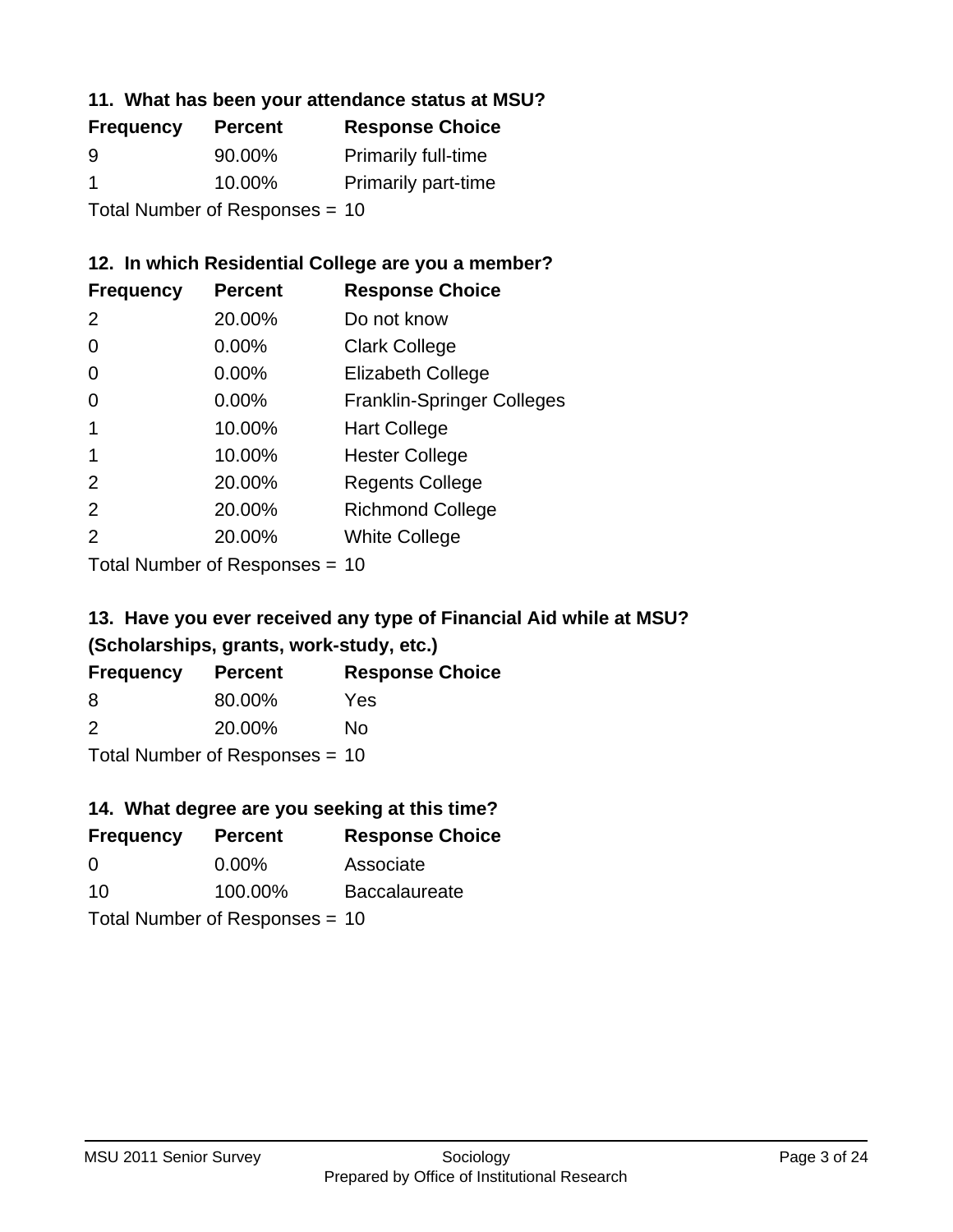**15. How many years will it take you to complete your degree from the point of your initial enrollment in college (including any time at a previous institution)?**

| <b>Frequency</b> | <b>Percent</b> | <b>Response Choice</b> |
|------------------|----------------|------------------------|
| 0                | 0.00%          | Two                    |
| 0                | 0.00%          | <b>Three</b>           |
| 6                | 60.00%         | Four                   |
| 2                | 20.00%         | Five                   |
| 0                | 0.00%          | <b>Six</b>             |
| 2                | 20.00%         | More than six          |
|                  |                |                        |

Total Number of Responses = 10

#### **16. In what range does your grade point average fall?**

| <b>Frequency</b> | <b>Percent</b> | <b>Response Choice</b> |
|------------------|----------------|------------------------|
| -3               | 30.00%         | $2.00 - 2.50$          |
| 6                | 60.00%         | $2.51 - 3.00$          |
| 1                | 10.00%         | $3.01 - 3.50$          |
| 0                | $0.00\%$       | $3.51 - 4.00$          |
|                  |                |                        |

Total Number of Responses = 10

# **They are used to sort the data, and do not appear in this table Questions 17 and 18 relate to department and program information.**

### **19. For what purpose did you enroll at MSU?**

| <b>Frequency</b> | <b>Percent</b>                  | <b>Response Choice</b>                    |
|------------------|---------------------------------|-------------------------------------------|
| 0                | $0.00\%$                        | To receive an associate degree            |
| 10               | 100.00%                         | To receive a baccalaureate degree         |
| $\overline{0}$   | 0.00%                           | To take a few job related courses         |
| $\Omega$         | 0.00%                           | To transfer to another college/university |
|                  | Total Number of Responses $-10$ |                                           |

Total Indifficult of Responses =  $10$ 

# **20. What is the highest degree you eventually hope to receive?**

| <b>Frequency</b> | <b>Percent</b>                 | <b>Response Choice</b> |
|------------------|--------------------------------|------------------------|
| $\Omega$         | $0.00\%$                       | Associate              |
| 4                | 40.00%                         | <b>Baccalaureate</b>   |
| 6                | 60.00%                         | Graduate               |
| $\Omega$         | $0.00\%$                       | Professional           |
|                  | Total Number of Responses = 10 |                        |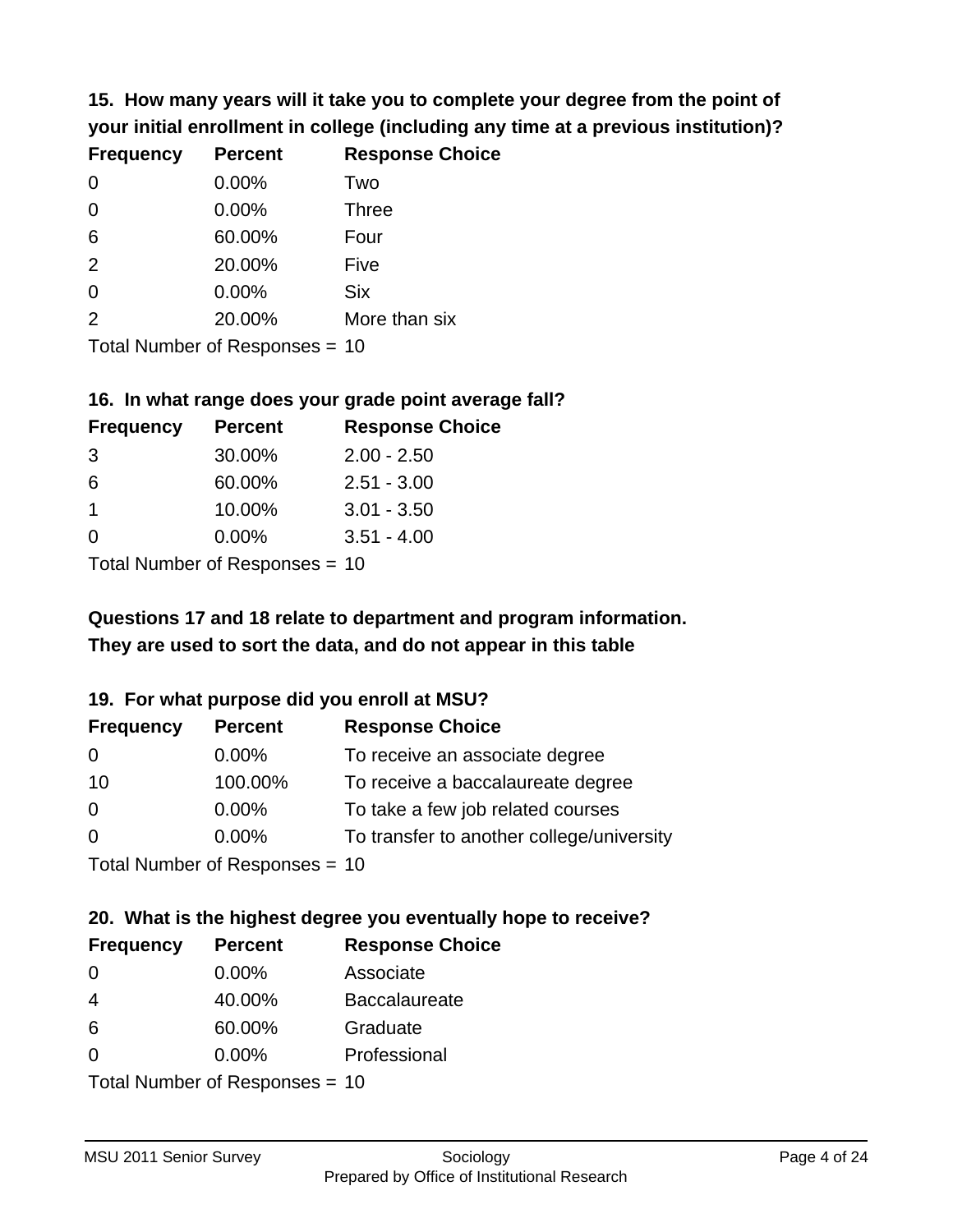### **21. Which best describes your situation?**

| <b>Frequency</b> | <b>Percent</b> | <b>Response Choice</b>               |
|------------------|----------------|--------------------------------------|
| -1               | 10.00%         | Did not change major/area            |
| -1               | 10.00%         | Did not initially declare major/area |
| 8                | 80.00%         | Changed major/area                   |
|                  |                |                                      |

Total Number of Responses = 10

## **22. While school was in session during the past year, how many hours per week, on average, did you work for pay?**

| <b>Frequency</b> | <b>Percent</b> | <b>Response Choice</b> |
|------------------|----------------|------------------------|
| 3                | 30.00%         | Did not work           |
| $\Omega$         | 0.00%          | Worked 1-10 hrs        |
| 2                | 20.00%         | Worked 11-20 hrs       |
| 3                | 30.00%         | Worked 21-30 hrs       |
| $\mathbf 1$      | 10.00%         | Worked 31-40 hrs       |
|                  | 10.00%         | Worked over 40 hrs     |
|                  |                |                        |

Total Number of Responses = 10

### **23. For the most part, were classes offered at times convenient to you?**

| <b>Frequency</b> | <b>Percent</b>                   | <b>Response Choice</b> |
|------------------|----------------------------------|------------------------|
| 10               | 100.00%                          | Yes                    |
| $\Omega$         | $0.00\%$                         | No.                    |
|                  | Total Number of Responses = $10$ |                        |

### **24. If no, what time would you have preferred?**

| <b>Frequency</b> | <b>Percent</b>                  | <b>Response Choice</b> |
|------------------|---------------------------------|------------------------|
| $\Omega$         | #DIV/0!                         | Late afternoon         |
| 0                | #DIV/0!                         | Evening                |
| 0                | #DIV/0!                         | Weekend                |
| $\Omega$         | #DIV/0!                         | During the day         |
|                  | Total Number of Responses = $0$ |                        |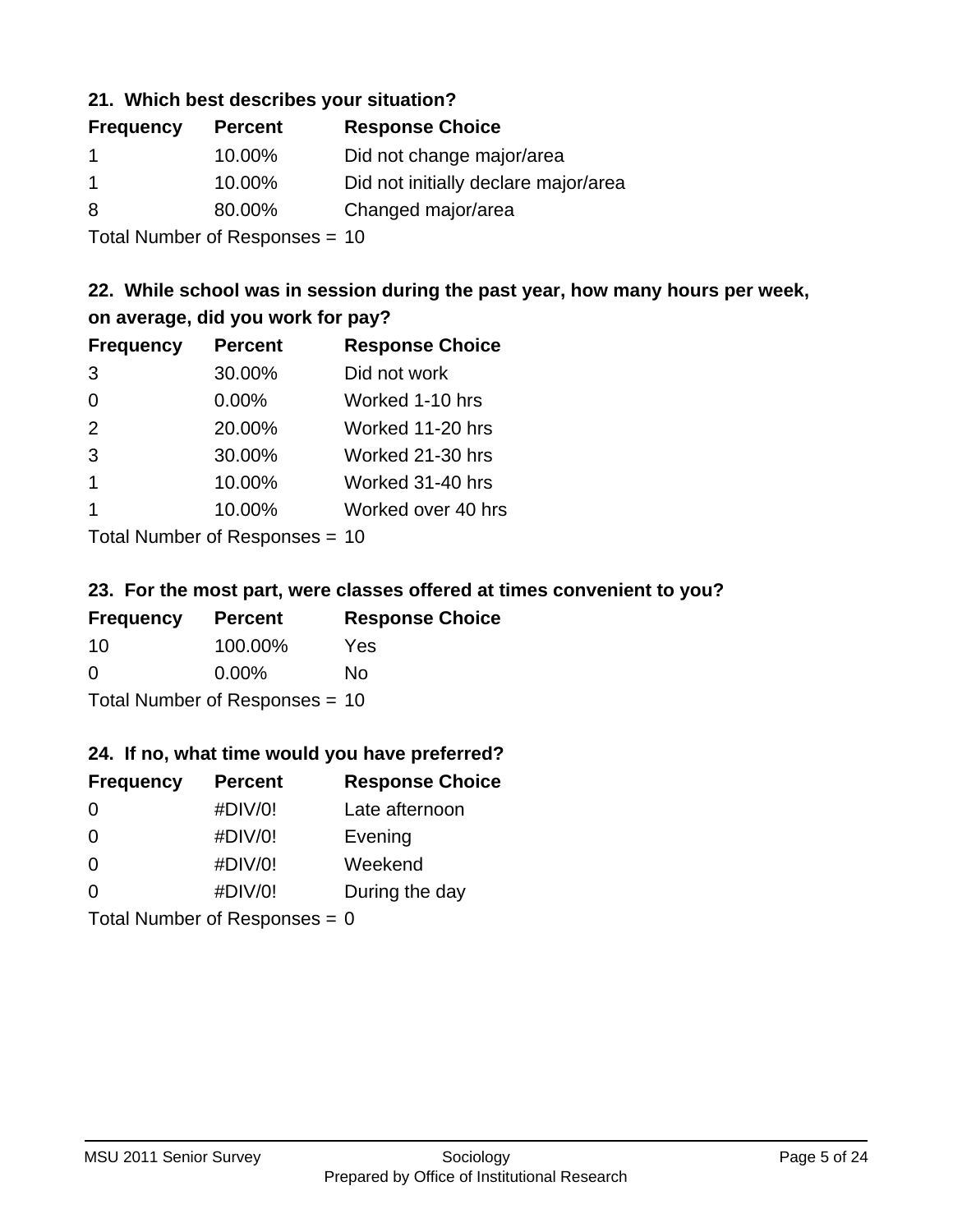## **25. Which best describes the location where you completed the majority of your coursework?**

| <b>Frequency</b> | <b>Percent</b>                 | <b>Response Choice</b> |
|------------------|--------------------------------|------------------------|
| 9                | 90.00%                         | Murray                 |
| 0                | 0.00%                          | Paducah                |
| 0                | 0.00%                          | Ft. Campbell           |
| 0                | 0.00%                          | Madisonville           |
| 0                | 0.00%                          | Hopkinsville           |
| 0                | 0.00%                          | Henderson              |
| 1                | 10.00%                         | On the Internet        |
| 0                | 0.00%                          | Other                  |
|                  | Total Number of Responses = 10 |                        |

**26. Did you take any online courses while at Murray State?**

| <b>Frequency</b> | <b>Percent</b>                 | <b>Response Choice</b> |
|------------------|--------------------------------|------------------------|
| 2                | 20.00%                         | Yes                    |
| -8               | 80.00%                         | Nο                     |
|                  | Total Number of Responses = 10 |                        |

## **27. Did it take you an extra semester or more to complete degree requirements at Murray State?**

| <b>Frequency</b> | <b>Percent</b>                 | <b>Response Choice</b> |
|------------------|--------------------------------|------------------------|
| 8                | 80.00%                         | Yes                    |
| $\mathcal{P}$    | 20.00%                         | No                     |
|                  | Total Number of Responses = 10 |                        |

**28. If yes, why did it take you an extra semester or more?**

| <b>Frequency</b> | <b>Percent</b>                  | <b>Response Choice</b>                                       |
|------------------|---------------------------------|--------------------------------------------------------------|
| $\overline{0}$   | $0.00\%$                        | Work obligation limited my enrollment.                       |
| $\overline{1}$   | 12.50%                          | Family obligations limited my enrollment.                    |
| $\mathbf 0$      | $0.00\%$                        | Tuition and other costs of attendance limited my enrollment. |
| $5\phantom{.0}$  | 62.50%                          | A decision to change majors added to my requirements.        |
| $\mathbf 0$      | $0.00\%$                        | A required course or courses were not offered.               |
| $\overline{0}$   | $0.00\%$                        | Credits were lost transferring to Murray State.              |
| 2                | 25.00%                          | Other                                                        |
|                  | Total Number of Responses = $8$ |                                                              |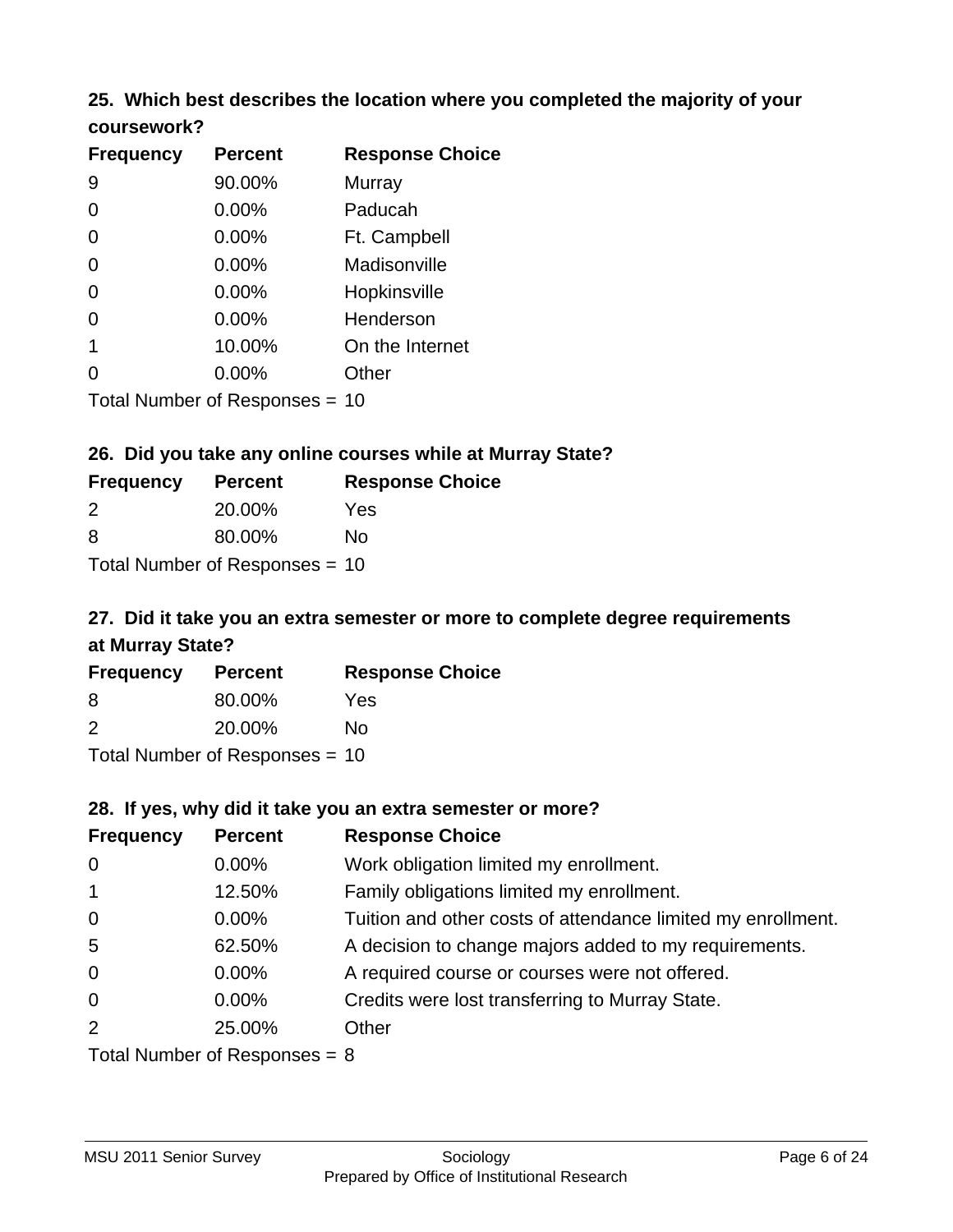## **29. Did you have trouble getting any course(s) you needed while at Murray State?**

| <b>Frequency</b>               | <b>Percent</b> | <b>Response Choice</b> |  |
|--------------------------------|----------------|------------------------|--|
| -5                             | 50.00%         | Yes                    |  |
| -5                             | 50.00%         | Nο                     |  |
| Total Number of Responses = 10 |                |                        |  |

### **30. If yes, why did you have trouble getting the course?**

| <b>Frequency</b> | <b>Percent</b> | <b>Response Choice</b>                                |
|------------------|----------------|-------------------------------------------------------|
| 2                | 40.00%         | Not offered the semester I needed it.                 |
| $\overline{0}$   | $0.00\%$       | Not offered at hours convenient to my work schedule.  |
| $\overline{1}$   | 20.00%         | Not offered at hours suitable for my school schedule. |
| 2                | 40.00%         | All course sections were closed.                      |
| $\overline{0}$   | $0.00\%$       | I was unaware of the prerequisites for the course.    |
|                  |                |                                                       |

Total Number of Responses = 5

## **31. Which statement best describes your experience with off-campus coop/internship?**

| <b>Frequency</b> | <b>Percent</b> | <b>Response Choice</b>             |
|------------------|----------------|------------------------------------|
| 9                | 90.00%         | Cannot judge, I did not have one.  |
| $\Omega$         | $0.00\%$       | My experience was very valuable.   |
| $\overline{1}$   | 10.00%         | My experience was valuable.        |
| $\Omega$         | $0.00\%$       | My experience was of little value. |
| $\Omega$         | 0.00%          | My experience was of no value.     |
|                  |                |                                    |

Total Number of Responses = 10

# **32. Which statement best describes your experience with on-campus faculty-directed research, scholarly, or creative project?**

| <b>Frequency</b> | <b>Percent</b>                 | <b>Response Choice</b>             |
|------------------|--------------------------------|------------------------------------|
| 7                | 70.00%                         | Cannot judge; I did not have one.  |
| 2                | 20.00%                         | My experience was very valuable.   |
| $\overline{0}$   | $0.00\%$                       | My experience was valuable.        |
| $\overline{1}$   | 10.00%                         | My experience was of little value. |
| $\Omega$         | 0.00%                          | My experience was of no value.     |
|                  | Total Number of Responses = 10 |                                    |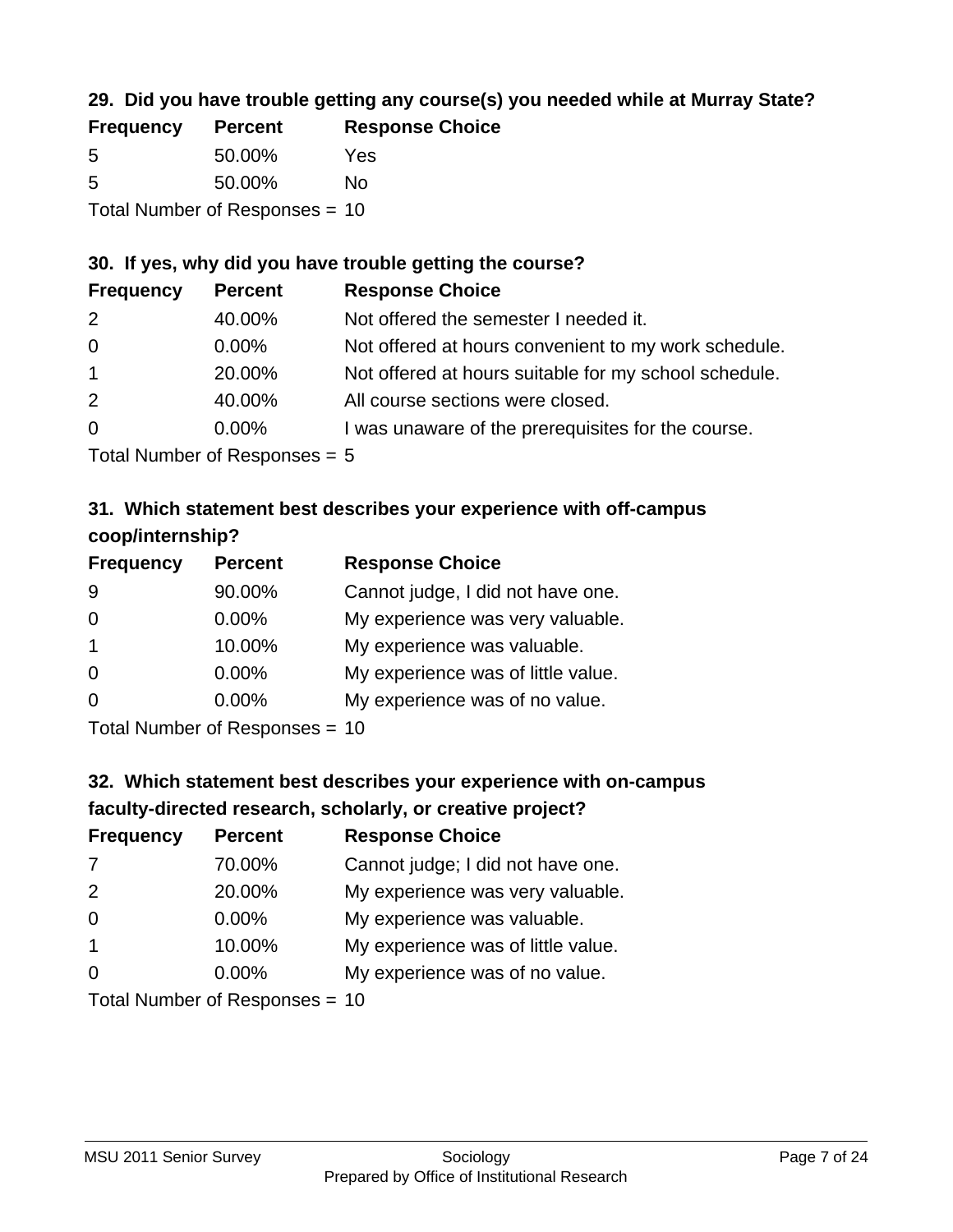#### **33. Which statement best describes your experience with academic advising in your major/area?**

| <b>Frequency</b> | <b>Percent</b> | <b>Response Choice</b>                                |
|------------------|----------------|-------------------------------------------------------|
| $\mathbf 1$      | 10.00%         | Cannot judge; I did not make use of the opportunity.  |
| 9                | 90.00%         | I was satisfied with information my adviser provided. |
| $\overline{0}$   | $0.00\%$       | Advice was inaccurate, incomplete, or misleading.     |
| 0                | $0.00\%$       | My adviser was not available.                         |
|                  |                |                                                       |

Total Number of Responses = 10

## **For questions 34-48, indicate the extent to which you were satisfied.**

| 34. Class size relative to type of course |  |  |  |  |  |  |  |  |
|-------------------------------------------|--|--|--|--|--|--|--|--|
|-------------------------------------------|--|--|--|--|--|--|--|--|

| <b>Frequency</b>               | <b>Percent</b> | <b>Response Choice</b> |  |
|--------------------------------|----------------|------------------------|--|
| 4                              | 40.00%         | Very satisfied         |  |
| 6                              | 60.00%         | Satisfied              |  |
| $\overline{0}$                 | $0.00\%$       | <b>Dissatisfied</b>    |  |
| $\Omega$                       | $0.00\%$       | Very dissatisfied      |  |
| Total Number of Responses - 10 |                |                        |  |

Total Number of Responses = 10

### **35. Out-of-class availability of faculty**

| <b>Frequency</b>          | <b>Percent</b> | <b>Response Choice</b> |
|---------------------------|----------------|------------------------|
| 3                         | 30.00%         | Very satisfied         |
| 7                         | 70.00%         | Satisfied              |
| $\Omega$                  | $0.00\%$       | <b>Dissatisfied</b>    |
| $\Omega$                  | $0.00\%$       | Very dissatisfied      |
| Total Number of Deepensee |                |                        |

Total Number of Responses = 10

## **36. Effectiveness of your high school preparation for college work**

| <b>Frequency</b>        | <b>Percent</b>                 | <b>Response Choice</b> |
|-------------------------|--------------------------------|------------------------|
| 3                       | 30.00%                         | Very satisfied         |
| $\overline{4}$          | 40.00%                         | Satisfied              |
| 2                       | 20.00%                         | <b>Dissatisfied</b>    |
| $\overline{\mathbf{1}}$ | 10.00%                         | Very dissatisfied      |
|                         | Total Number of Responses = 10 |                        |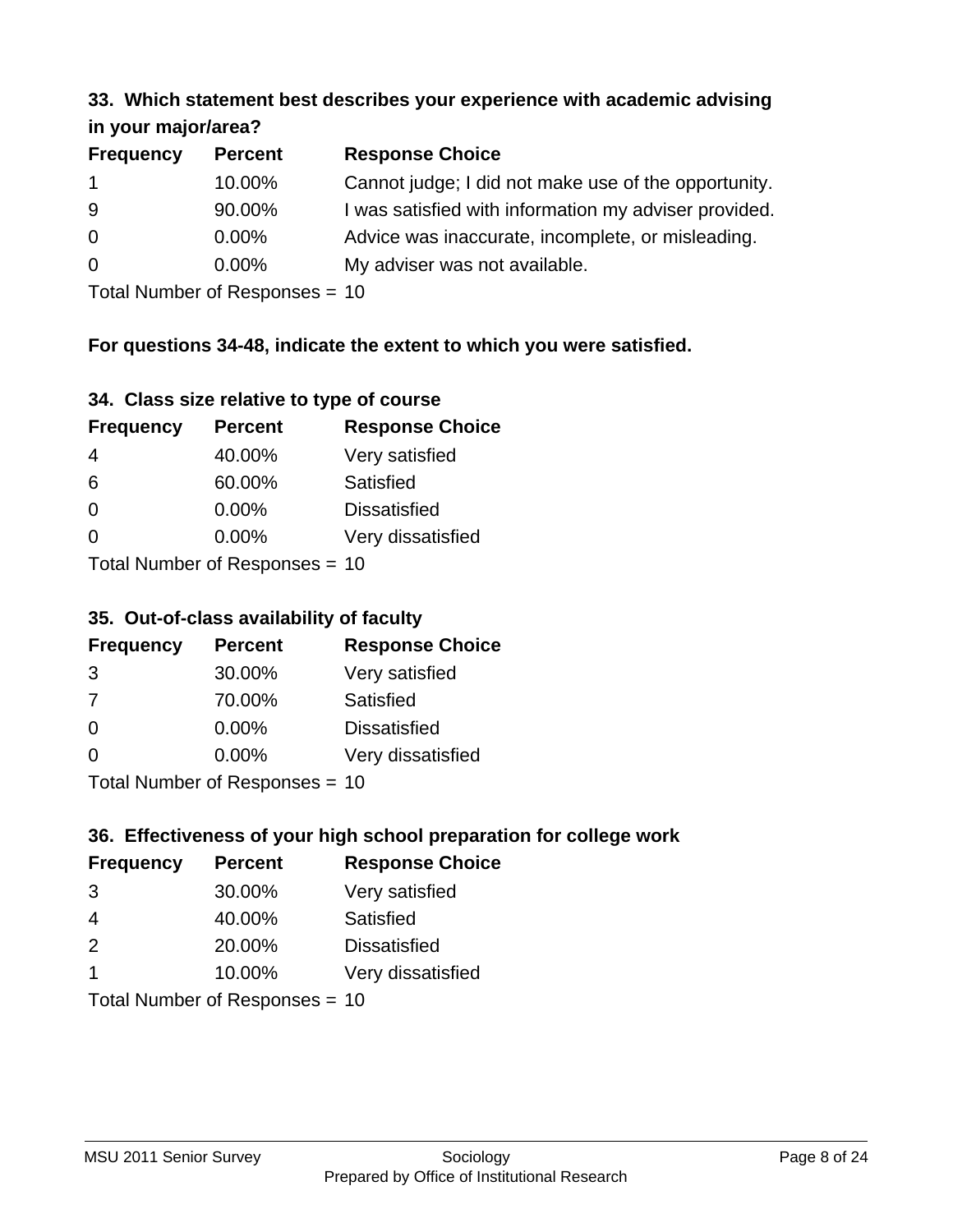## **37. Fairness of faculty in their treatment of individual students**

| <b>Frequency</b> | <b>Percent</b> | <b>Response Choice</b> |
|------------------|----------------|------------------------|
| 4                | 40.00%         | Very satisfied         |
| 4                | 40.00%         | Satisfied              |
|                  | 10.00%         | <b>Dissatisfied</b>    |
|                  | 10.00%         | Very dissatisfied      |
|                  |                |                        |

Total Number of Responses = 10

### **38. Overall quality of instruction at Murray State**

| <b>Frequency</b> | <b>Percent</b>             | <b>Response Choice</b> |
|------------------|----------------------------|------------------------|
| 4                | 40.00%                     | Very satisfied         |
| $\overline{4}$   | 40.00%                     | Satisfied              |
| $\mathbf 1$      | 10.00%                     | <b>Dissatisfied</b>    |
|                  | 10.00%                     | Very dissatisfied      |
|                  | Tatal Number of Desperance |                        |

Total Number of Responses = 10

## **39. Quality of instruction in University Studies (General Education) courses**

| <b>Frequency</b>          | <b>Percent</b> | <b>Response Choice</b> |
|---------------------------|----------------|------------------------|
| 3                         | 30.00%         | Very satisfied         |
| 5                         | 50.00%         | Satisfied              |
| $\mathcal{P}$             | 20.00%         | <b>Dissatisfied</b>    |
| $\Omega$                  | 0.00%          | Very dissatisfied      |
| Total Number of Desponses |                |                        |

Total Number of Responses = 10

### **40. Quality of instruction in your major**

| <b>Frequency</b> | <b>Percent</b>            | <b>Response Choice</b> |
|------------------|---------------------------|------------------------|
| 4                | 40.00%                    | Very satisfied         |
| 6                | 60.00%                    | Satisfied              |
| $\Omega$         | 0.00%                     | <b>Dissatisfied</b>    |
| ∩                | 0.00%                     | Very dissatisfied      |
|                  | Total Number of Desponses |                        |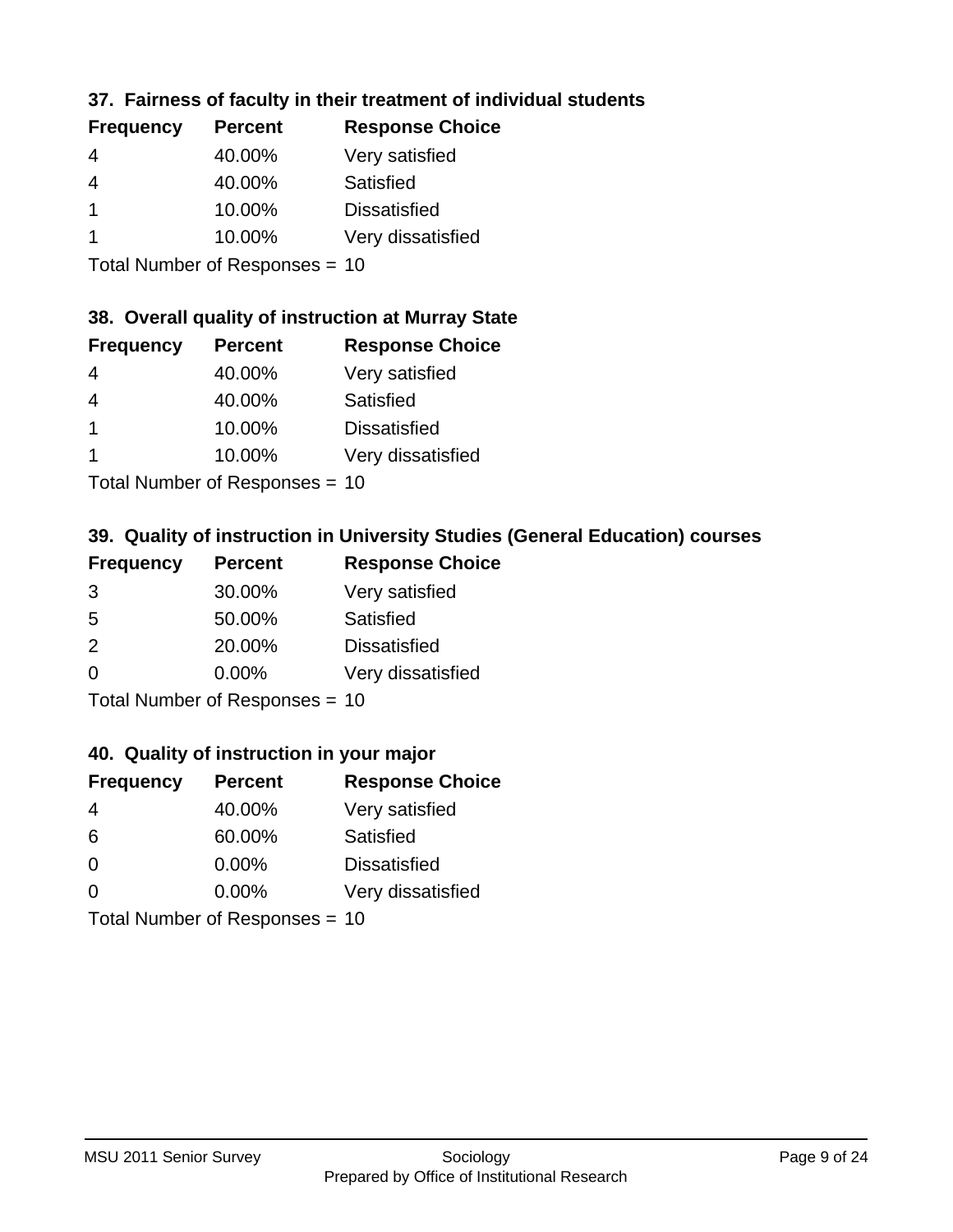## **41. Clarity of program objectives in your major**

| <b>Frequency</b> | <b>Percent</b> | <b>Response Choice</b> |
|------------------|----------------|------------------------|
| 3                | 30.00%         | Very satisfied         |
| 7                | 70.00%         | Satisfied              |
| ∩                | $0.00\%$       | <b>Dissatisfied</b>    |
|                  | $0.00\%$       | Very dissatisfied      |
|                  |                |                        |

Total Number of Responses = 10

## **42. Intellectual challenge of the academic program**

| <b>Frequency</b> | <b>Percent</b> | <b>Response Choice</b> |
|------------------|----------------|------------------------|
| 3                | 30.00%         | Very satisfied         |
| 6                | 60.00%         | Satisfied              |
|                  | 10.00%         | <b>Dissatisfied</b>    |
| $\Omega$         | 0.00%          | Very dissatisfied      |
|                  |                |                        |

Total Number of Responses = 10

## **43. Encouragement and information from your major department for employment after graduation**

| <b>Frequency</b>           | <b>Percent</b> | <b>Response Choice</b> |
|----------------------------|----------------|------------------------|
| 3                          | 30.00%         | Very satisfied         |
| $\overline{4}$             | 40.00%         | Satisfied              |
| 3                          | 30.00%         | <b>Dissatisfied</b>    |
| $\Omega$                   | 0.00%          | Very dissatisfied      |
| Tatal Manakan af Dagmanage |                |                        |

Total Number of Responses = 10

## **44. Availability of opportunities to engage in a faculty-mentored research,**

## **scholarly, or creative project in your area of study/interest**

| <b>Frequency</b> | <b>Percent</b>            | <b>Response Choice</b> |
|------------------|---------------------------|------------------------|
| $\mathcal{P}$    | 20.00%                    | Very satisfied         |
| 4                | 40.00%                    | Satisfied              |
| 3                | 30.00%                    | <b>Dissatisfied</b>    |
|                  | 10.00%                    | Very dissatisfied      |
|                  | Total Number of Deepensee | 1 O                    |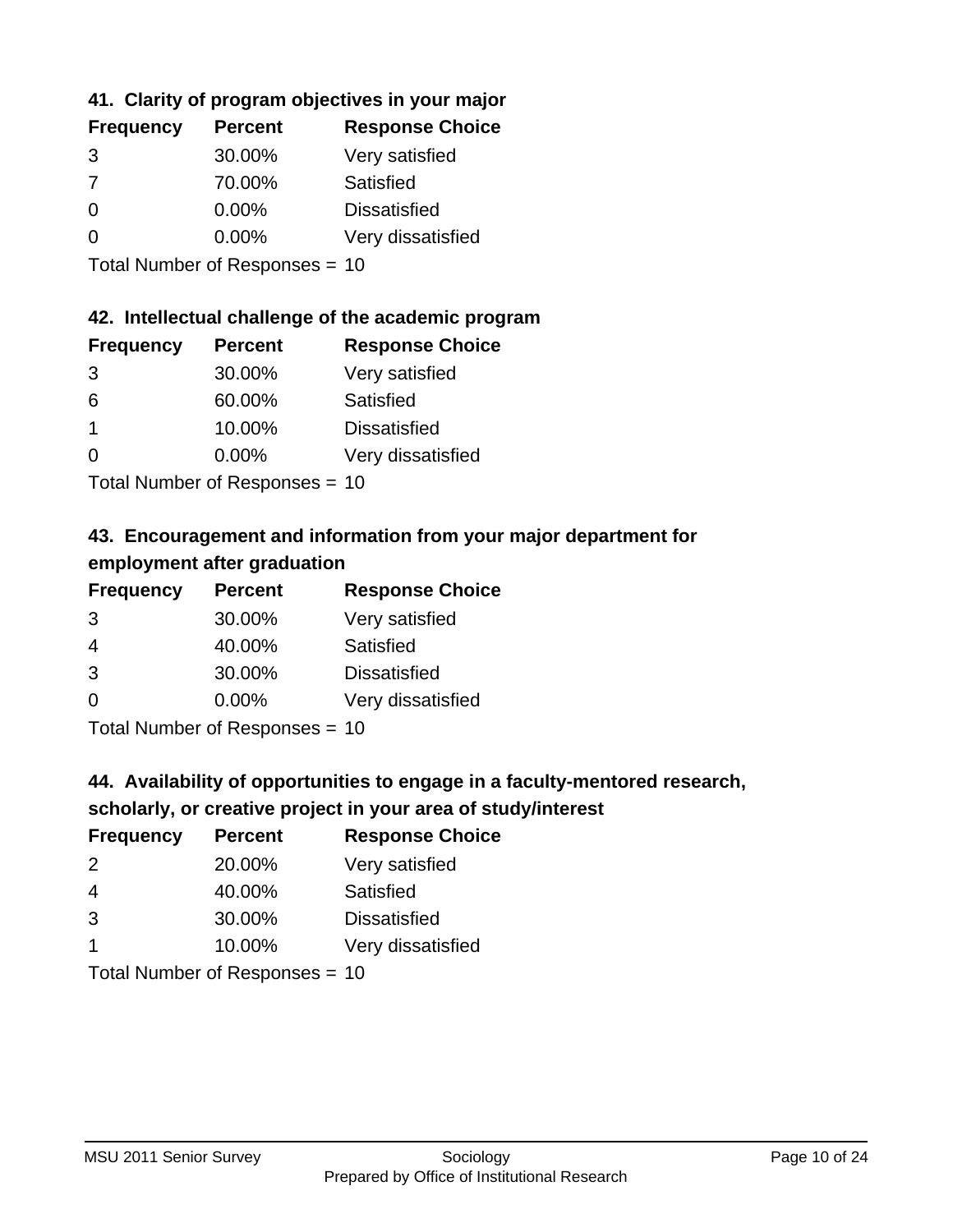### **45. Library hours**

| <b>Frequency</b> | <b>Percent</b> | <b>Response Choice</b> |
|------------------|----------------|------------------------|
| 4                | 40.00%         | Very satisfied         |
| 5                | 50.00%         | Satisfied              |
|                  | 10.00%         | <b>Dissatisfied</b>    |
| $\Omega$         | 0.00%          | Very dissatisfied      |
|                  |                |                        |

Total Number of Responses = 10

### **46. Effectiveness of library personnel in meeting your information needs**

| <b>Frequency</b> | <b>Percent</b> | <b>Response Choice</b> |
|------------------|----------------|------------------------|
| 4                | 40.00%         | Very satisfied         |
| 4                | 40.00%         | Satisfied              |
| $\mathcal{P}$    | 20.00%         | <b>Dissatisfied</b>    |
| $\Omega$         | 0.00%          | Very dissatisfied      |
|                  |                |                        |

Total Number of Responses = 10

## **47. Access to library resources on hand**

| <b>Frequency</b> | <b>Percent</b>                 | <b>Response Choice</b> |
|------------------|--------------------------------|------------------------|
| 3                | 30.00%                         | Very satisfied         |
| 6                | 60.00%                         | Satisfied              |
| -1               | 10.00%                         | <b>Dissatisfied</b>    |
| $\Omega$         | 0.00%                          | Very dissatisfied      |
|                  | $Total Number of Doepopogog -$ |                        |

Total Number of Responses = 10

## **48. Electronic access to library resources**

| <b>Frequency</b> | <b>Percent</b>                 | <b>Response Choice</b> |
|------------------|--------------------------------|------------------------|
| 3                | 30.00%                         | Very satisfied         |
| 7                | 70.00%                         | Satisfied              |
| $\Omega$         | $0.00\%$                       | <b>Dissatisfied</b>    |
| $\Omega$         | 0.00%                          | Very dissatisfied      |
|                  | Total Number of Responses = 10 |                        |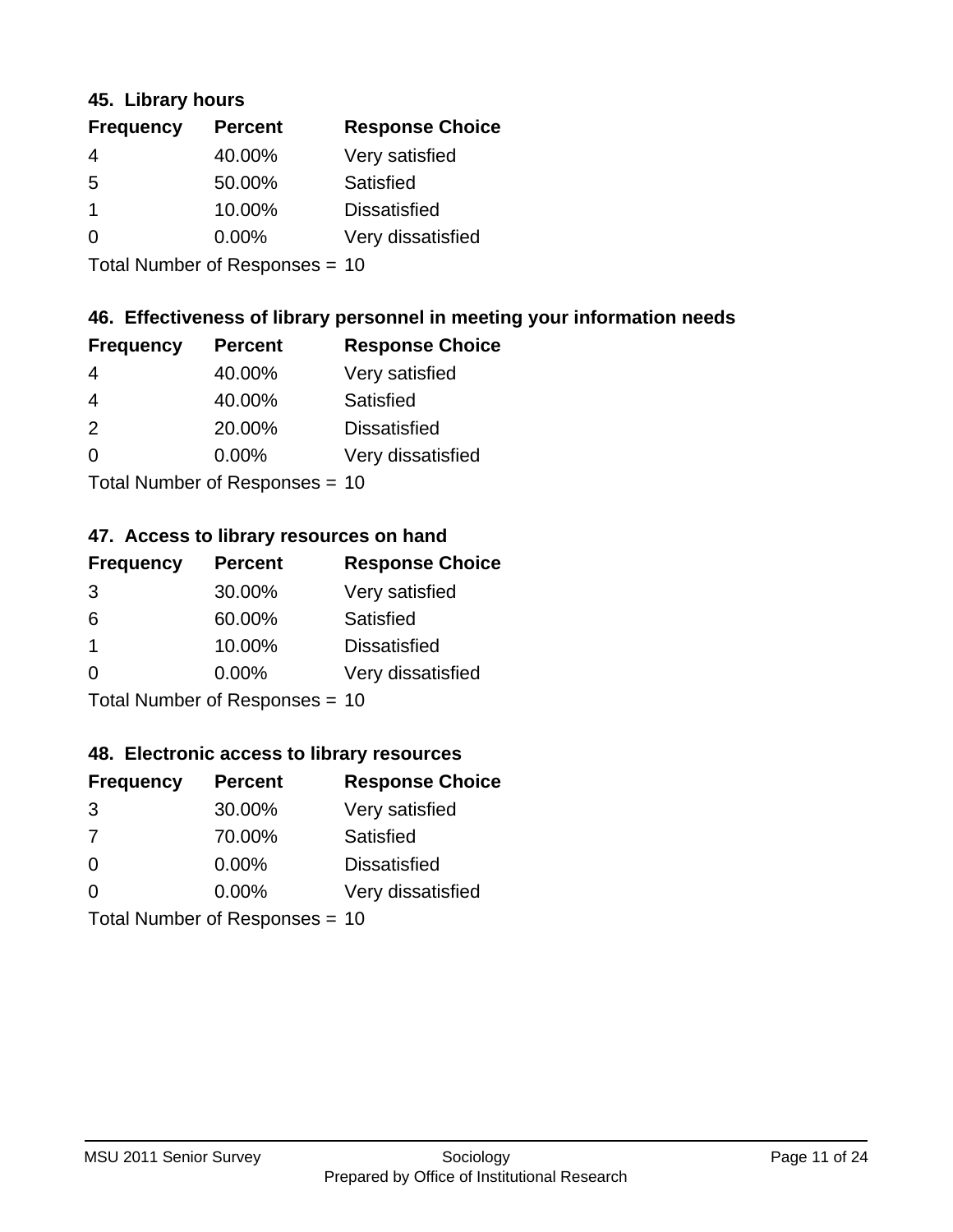**was in helping you achieve these goals. For questions 49-55, please indicate how effective University Studies at MSU** 

## **49. Writing Skills**

| <b>Frequency</b> | <b>Percent</b>                 | <b>Response Choice</b> |
|------------------|--------------------------------|------------------------|
| -1               | 10.00%                         | Very effective         |
| 9                | 90.00%                         | Effective              |
| $\Omega$         | 0.00%                          | Ineffective            |
| $\Omega$         | $0.00\%$                       | Very ineffective       |
|                  | Total Number of Responses = 10 |                        |

### **50. Speaking Skills**

| <b>Frequency</b> | <b>Percent</b>                  | <b>Response Choice</b> |
|------------------|---------------------------------|------------------------|
| -1               | 10.00%                          | Very effective         |
| 7                | 70.00%                          | Effective              |
| $\mathcal{P}$    | 20.00%                          | Ineffective            |
| $\Omega$         | 0.00%                           | Very ineffective       |
|                  | $Total Number of Denonose = 10$ |                        |

Total Number of Responses = 10

## **51. Critical Thinking Skills**

| <b>Frequency</b> | <b>Percent</b>            | <b>Response Choice</b> |
|------------------|---------------------------|------------------------|
| 2                | 20.00%                    | Very effective         |
| 6                | 60.00%                    | Effective              |
| $\mathcal{P}$    | 20.00%                    | Ineffective            |
| $\Omega$         | 0.00%                     | Very ineffective       |
|                  | Total Number of DoEROR 0. |                        |

Total Number of Responses = 10

## **52. Computer Technology**

| <b>Frequency</b> | <b>Percent</b>                 | <b>Response Choice</b> |
|------------------|--------------------------------|------------------------|
| -1               | 10.00%                         | Very effective         |
| 8                | 80.00%                         | Effective              |
| $\overline{1}$   | 10.00%                         | Ineffective            |
| $\Omega$         | $0.00\%$                       | Very ineffective       |
|                  | Total Number of Responses = 10 |                        |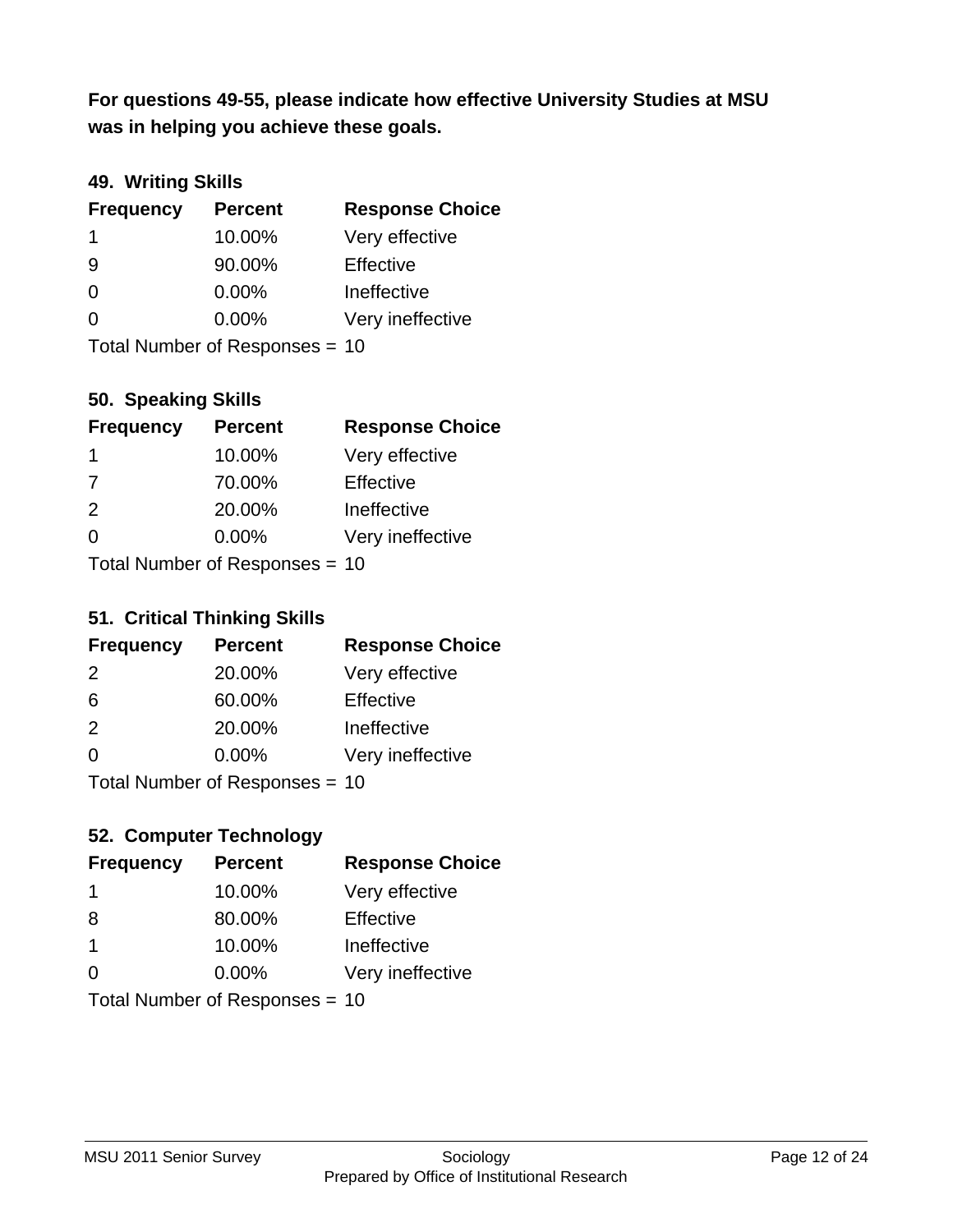## **53. General Knowledge in the liberal arts and sciences**

| <b>Frequency</b> | <b>Percent</b> | <b>Response Choice</b> |
|------------------|----------------|------------------------|
| $\mathcal{P}$    | 20.00%         | Very effective         |
| 6                | 60.00%         | Effective              |
| $\mathcal{P}$    | 20.00%         | Ineffective            |
| $\Omega$         | $0.00\%$       | Very ineffective       |
|                  |                |                        |

Total Number of Responses = 10

### **54. International Perspectives**

| <b>Frequency</b>                                        | <b>Percent</b> | <b>Response Choice</b> |
|---------------------------------------------------------|----------------|------------------------|
| -1                                                      | 10.00%         | Very effective         |
| 3                                                       | 30.00%         | Effective              |
| -5                                                      | 50.00%         | Ineffective            |
| 1                                                       | 10.00%         | Very ineffective       |
| $T$ at all Message and $R$ $\sim$ and $\sim$ and $\sim$ |                |                        |

Total Number of Responses = 10

## **55. Stimulation of interest in areas outside your chosen field of study**

| <b>Frequency</b> | <b>Percent</b>            | <b>Response Choice</b> |
|------------------|---------------------------|------------------------|
| -1               | 10.00%                    | Very effective         |
| 7                | 70.00%                    | Effective              |
| $\mathbf 1$      | 10.00%                    | Ineffective            |
| $\mathbf 1$      | 10.00%                    | Very ineffective       |
|                  | Total Number of DoEROR 0. |                        |

Total Number of Responses = 10

## **For questions 56-83, please indicate how satisfactorily the following met your needs**

#### **56. African-American Student Services**

| <b>Frequency</b> | <b>Percent</b>                 | <b>Response Choice</b> |
|------------------|--------------------------------|------------------------|
| 9                | 90.00%                         | Did not use            |
| -1               | 10.00%                         | Very satisfied         |
| $\Omega$         | 0.00%                          | Satisfied              |
| $\Omega$         | 0.00%                          | <b>Dissatisfied</b>    |
| $\Omega$         | 0.00%                          | Very dissatisfied      |
|                  | Total Number of Responses = 10 |                        |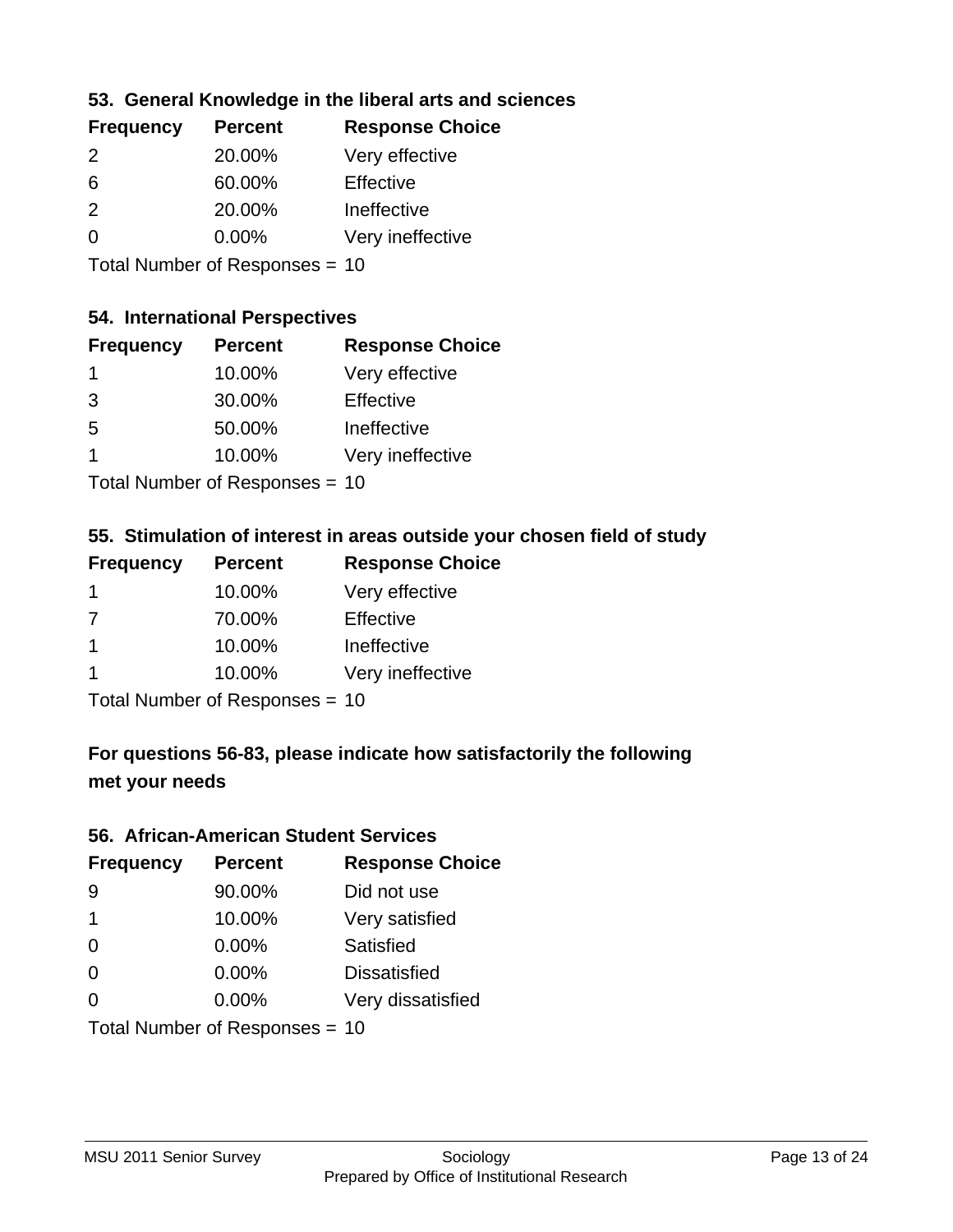### **57. Career Services Office**

| <b>Frequency</b> | <b>Percent</b> | <b>Response Choice</b> |
|------------------|----------------|------------------------|
| 3                | 30.00%         | Did not use            |
| $\mathcal{P}$    | 20.00%         | Very satisfied         |
|                  | 40.00%         | Satisfied              |
| 1                | 10.00%         | <b>Dissatisfied</b>    |
|                  | $0.00\%$       | Very dissatisfied      |
|                  |                |                        |

Total Number of Responses = 10

### **58. Counseling and Testing Center**

| <b>Frequency</b>          | <b>Percent</b> | <b>Response Choice</b> |
|---------------------------|----------------|------------------------|
| 6                         | 60.00%         | Did not use            |
| 2                         | 20.00%         | Very satisfied         |
| 2                         | 20.00%         | Satisfied              |
| $\Omega$                  | 0.00%          | <b>Dissatisfied</b>    |
| ∩                         | 0.00%          | Very dissatisfied      |
| Total Number of Desponses |                |                        |

Total Number of Responses = 10

#### **59. Cultural programming and activities**

| <b>Frequency</b> | <b>Percent</b>                | <b>Response Choice</b> |
|------------------|-------------------------------|------------------------|
| -7               | 70.00%                        | Did not use            |
| $\mathbf 1$      | 10.00%                        | Very satisfied         |
| 2                | 20.00%                        | Satisfied              |
| $\Omega$         | $0.00\%$                      | <b>Dissatisfied</b>    |
| $\Omega$         | $0.00\%$                      | Very dissatisfied      |
|                  | $Total Number of DoEROR 20 =$ |                        |

Total Number of Responses = 10

### **60. E-study courses**

| <b>Frequency</b> | <b>Percent</b>                 | <b>Response Choice</b> |
|------------------|--------------------------------|------------------------|
| 6                | 60.00%                         | Did not use            |
| $\mathbf 1$      | 10.00%                         | Very satisfied         |
| 3                | 30.00%                         | Satisfied              |
| $\Omega$         | 0.00%                          | <b>Dissatisfied</b>    |
| $\Omega$         | $0.00\%$                       | Very dissatisfied      |
|                  | Total Number of Responses = 10 |                        |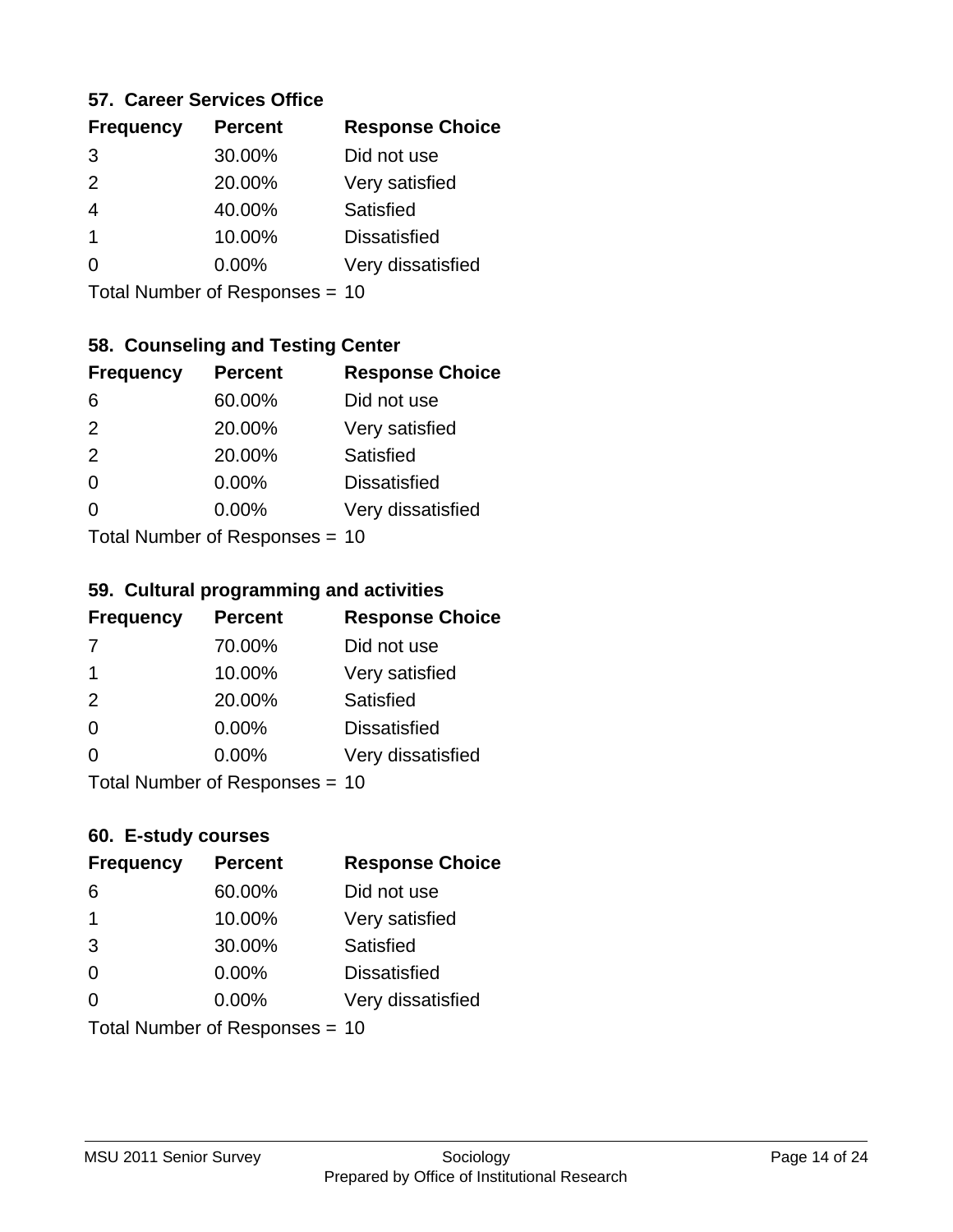#### **61. Food Services**

| <b>Frequency</b> | <b>Percent</b> | <b>Response Choice</b> |
|------------------|----------------|------------------------|
| 0                | 0.00%          | Did not use            |
| 3                | 30.00%         | Very satisfied         |
| 4                | 40.00%         | Satisfied              |
| 3                | 30.00%         | <b>Dissatisfied</b>    |
| ∩                | $0.00\%$       | Very dissatisfied      |
|                  |                |                        |

Total Number of Responses = 10

## **62. Greek life and activities**

| <b>Frequency</b> | <b>Percent</b>                 | <b>Response Choice</b> |
|------------------|--------------------------------|------------------------|
| -7               | 70.00%                         | Did not use            |
| 1                | 10.00%                         | Very satisfied         |
| 2                | 20.00%                         | Satisfied              |
| $\Omega$         | 0.00%                          | <b>Dissatisfied</b>    |
| O                | 0.00%                          | Very dissatisfied      |
|                  | Total Number of Responses = 10 |                        |

#### **63. Health Services**

| <b>Frequency</b> | <b>Percent</b>            | <b>Response Choice</b> |
|------------------|---------------------------|------------------------|
| -1               | 10.00%                    | Did not use            |
| 4                | 40.00%                    | Very satisfied         |
| 5                | 50.00%                    | <b>Satisfied</b>       |
| $\Omega$         | $0.00\%$                  | <b>Dissatisfied</b>    |
| $\Omega$         | 0.00%                     | Very dissatisfied      |
|                  | Total Number of Desponses |                        |

Total Number of Responses = 10

### **64. Honor Societies/Departmental Clubs/Special Interest Organizations**

| <b>Frequency</b> | <b>Percent</b>                 | <b>Response Choice</b> |
|------------------|--------------------------------|------------------------|
| 4                | 40.00%                         | Did not use            |
| $\overline{4}$   | 40.00%                         | Very satisfied         |
| 2                | 20.00%                         | Satisfied              |
| $\Omega$         | 0.00%                          | <b>Dissatisfied</b>    |
| $\Omega$         | 0.00%                          | Very dissatisfied      |
|                  | Total Number of Responses = 10 |                        |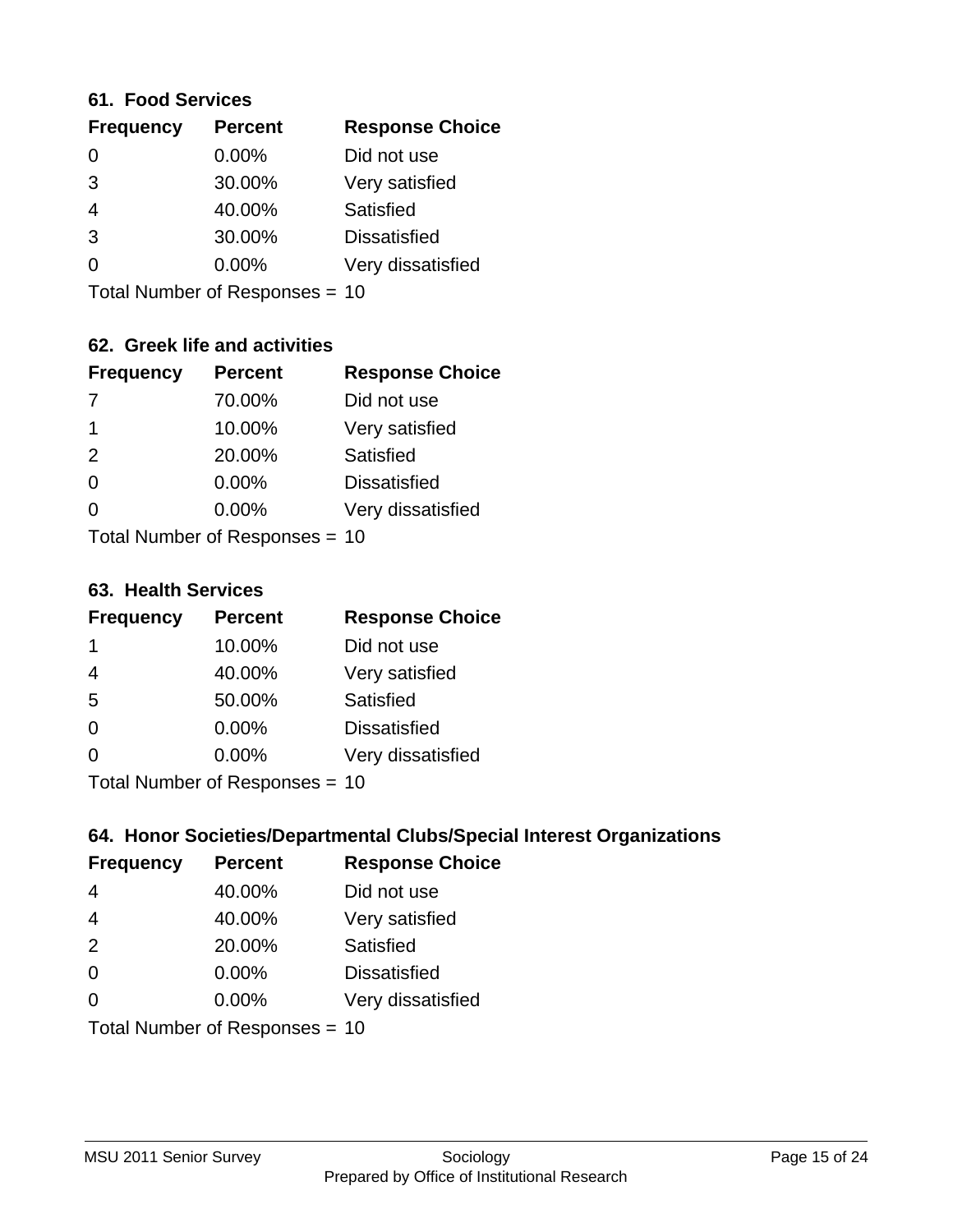### **65. International Programs and activities**

| <b>Frequency</b> | <b>Percent</b> | <b>Response Choice</b> |
|------------------|----------------|------------------------|
|                  | 70.00%         | Did not use            |
| 1                | 10.00%         | Very satisfied         |
| $\mathcal{P}$    | 20.00%         | Satisfied              |
| O                | 0.00%          | <b>Dissatisfied</b>    |
|                  | 0.00%          | Very dissatisfied      |
|                  |                |                        |

Total Number of Responses = 10

## **66. International student support services**

| <b>Frequency</b>          | <b>Percent</b> | <b>Response Choice</b> |
|---------------------------|----------------|------------------------|
| 8                         | 80.00%         | Did not use            |
| 1                         | 10.00%         | Very satisfied         |
| $\mathbf 1$               | 10.00%         | Satisfied              |
| $\Omega$                  | 0.00%          | <b>Dissatisfied</b>    |
| $\Omega$                  | 0.00%          | Very dissatisfied      |
| Total Number of Desponses |                |                        |

Total Number of Responses = 10

#### **67. Intramural Sports and Recreation**

| <b>Frequency</b> | <b>Percent</b>                  | <b>Response Choice</b> |
|------------------|---------------------------------|------------------------|
| 5                | 50.00%                          | Did not use            |
| $\mathbf 1$      | 10.00%                          | Very satisfied         |
| 2                | 20.00%                          | Satisfied              |
| -1               | 10.00%                          | <b>Dissatisfied</b>    |
| 1                | 10.00%                          | Very dissatisfied      |
|                  | $Total Number of Denonose = 10$ |                        |

Total Number of Responses = 10

### **68. Lowry Center/Community College**

| <b>Frequency</b> | <b>Percent</b>                 | <b>Response Choice</b> |
|------------------|--------------------------------|------------------------|
| 6                | 60.00%                         | Did not use            |
| -1               | 10.00%                         | Very satisfied         |
| 3                | 30.00%                         | Satisfied              |
| $\Omega$         | 0.00%                          | <b>Dissatisfied</b>    |
| ∩                | $0.00\%$                       | Very dissatisfied      |
|                  | Total Number of Responses = 10 |                        |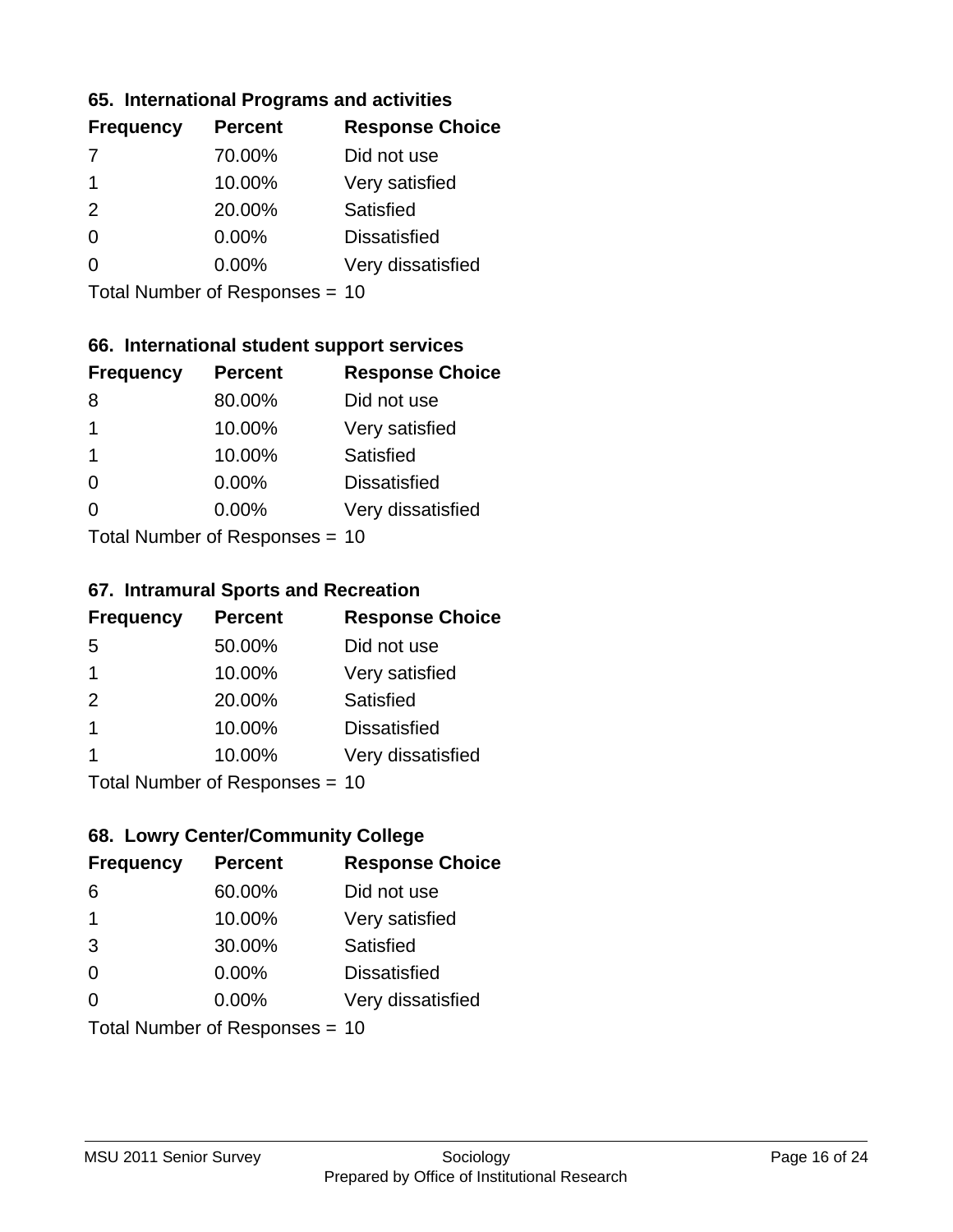## **69. Library**

| <b>Frequency</b> | <b>Percent</b> | <b>Response Choice</b> |
|------------------|----------------|------------------------|
| 1                | 10.00%         | Did not use            |
| 4                | 40.00%         | Very satisfied         |
| 5                | 50.00%         | Satisfied              |
| 0                | 0.00%          | <b>Dissatisfied</b>    |
| 0                | 0.00%          | Very dissatisfied      |
|                  |                |                        |

Total Number of Responses = 10

## **70. MAP Report**

| <b>Frequency</b> | <b>Percent</b>                 | <b>Response Choice</b> |
|------------------|--------------------------------|------------------------|
|                  | 0.00%                          | Did not use            |
| 3                | 30.00%                         | Very satisfied         |
| 5                | 50.00%                         | Satisfied              |
| 2                | 20.00%                         | <b>Dissatisfied</b>    |
| 0                | $0.00\%$                       | Very dissatisfied      |
|                  | Total Number of Responses = 10 |                        |

### **71. MSU Web site**

| <b>Frequency</b>               | <b>Percent</b> | <b>Response Choice</b> |
|--------------------------------|----------------|------------------------|
| $\Omega$                       | 0.00%          | Did not use            |
| $\overline{4}$                 | 40.00%         | Very satisfied         |
| 6                              | 60.00%         | Satisfied              |
| $\Omega$                       | 0.00%          | <b>Dissatisfied</b>    |
| $\Omega$                       | 0.00%          | Very dissatisfied      |
| Total Number of Responses = 10 |                |                        |

### **72. NCAA Sports**

| <b>Frequency</b> | <b>Percent</b>                 | <b>Response Choice</b> |
|------------------|--------------------------------|------------------------|
| 5                | 50.00%                         | Did not use            |
| $\mathbf 1$      | 10.00%                         | Very satisfied         |
| 3                | 30.00%                         | Satisfied              |
| $\overline{1}$   | 10.00%                         | <b>Dissatisfied</b>    |
| $\Omega$         | 0.00%                          | Very dissatisfied      |
|                  | Total Number of Responses = 10 |                        |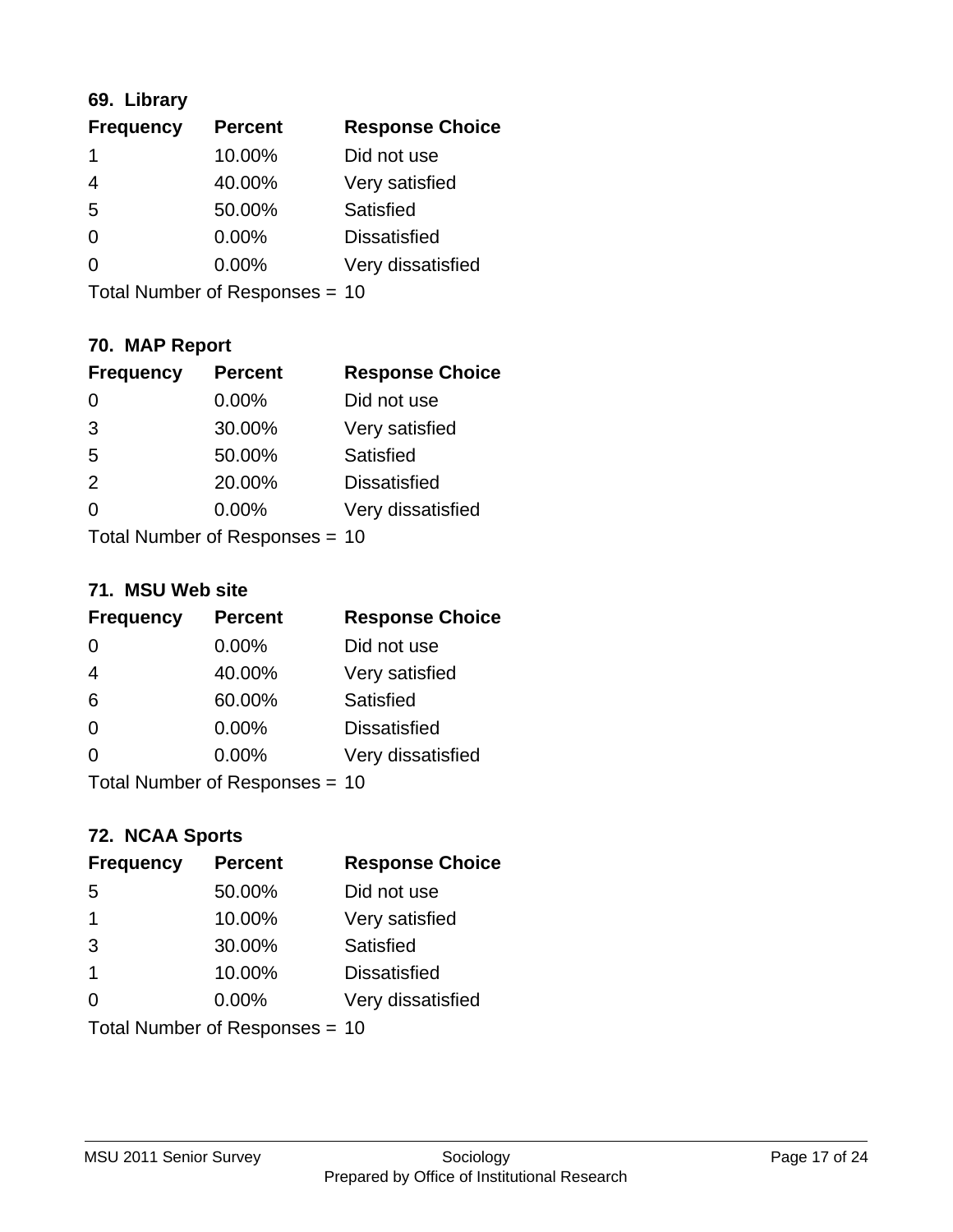### **73. Online courses that are not e-study**

| <b>Frequency</b> | <b>Percent</b> | <b>Response Choice</b> |
|------------------|----------------|------------------------|
| 6                | 66.67%         | Did not use            |
| 0                | 0.00%          | Very satisfied         |
| 3                | 33.33%         | Satisfied              |
| 0                | $0.00\%$       | <b>Dissatisfied</b>    |
|                  | $0.00\%$       | Very dissatisfied      |
|                  |                |                        |

Total Number of Responses = 9

## **74. Racer Touch Registration**

| <b>Frequency</b>          | <b>Percent</b> | <b>Response Choice</b> |
|---------------------------|----------------|------------------------|
| 0                         | 0.00%          | Did not use            |
| 3                         | 30.00%         | Very satisfied         |
| 5                         | 50.00%         | <b>Satisfied</b>       |
| 1                         | 10.00%         | <b>Dissatisfied</b>    |
| 1                         | 10.00%         | Very dissatisfied      |
| Total Number of Desponses |                |                        |

Total Number of Responses = 10

### **75. Residential College programming and activities**

| <b>Frequency</b>          | <b>Percent</b> | <b>Response Choice</b> |
|---------------------------|----------------|------------------------|
| -1                        | 10.00%         | Did not use            |
| 5                         | 50.00%         | Very satisfied         |
| 3                         | 30.00%         | Satisfied              |
| -1                        | 10.00%         | <b>Dissatisfied</b>    |
| $\Omega$                  | 0.00%          | Very dissatisfied      |
| Total Number of Desponses |                |                        |

Total Number of Responses = 10

## **76. Scholarships/grants/student employment**

| <b>Frequency</b>               | <b>Percent</b> | <b>Response Choice</b> |
|--------------------------------|----------------|------------------------|
| 0                              | 0.00%          | Did not use            |
| $\overline{4}$                 | 40.00%         | Very satisfied         |
| $\overline{4}$                 | 40.00%         | Satisfied              |
| 2                              | 20.00%         | <b>Dissatisfied</b>    |
| $\Omega$                       | $0.00\%$       | Very dissatisfied      |
| Total Number of Responses = 10 |                |                        |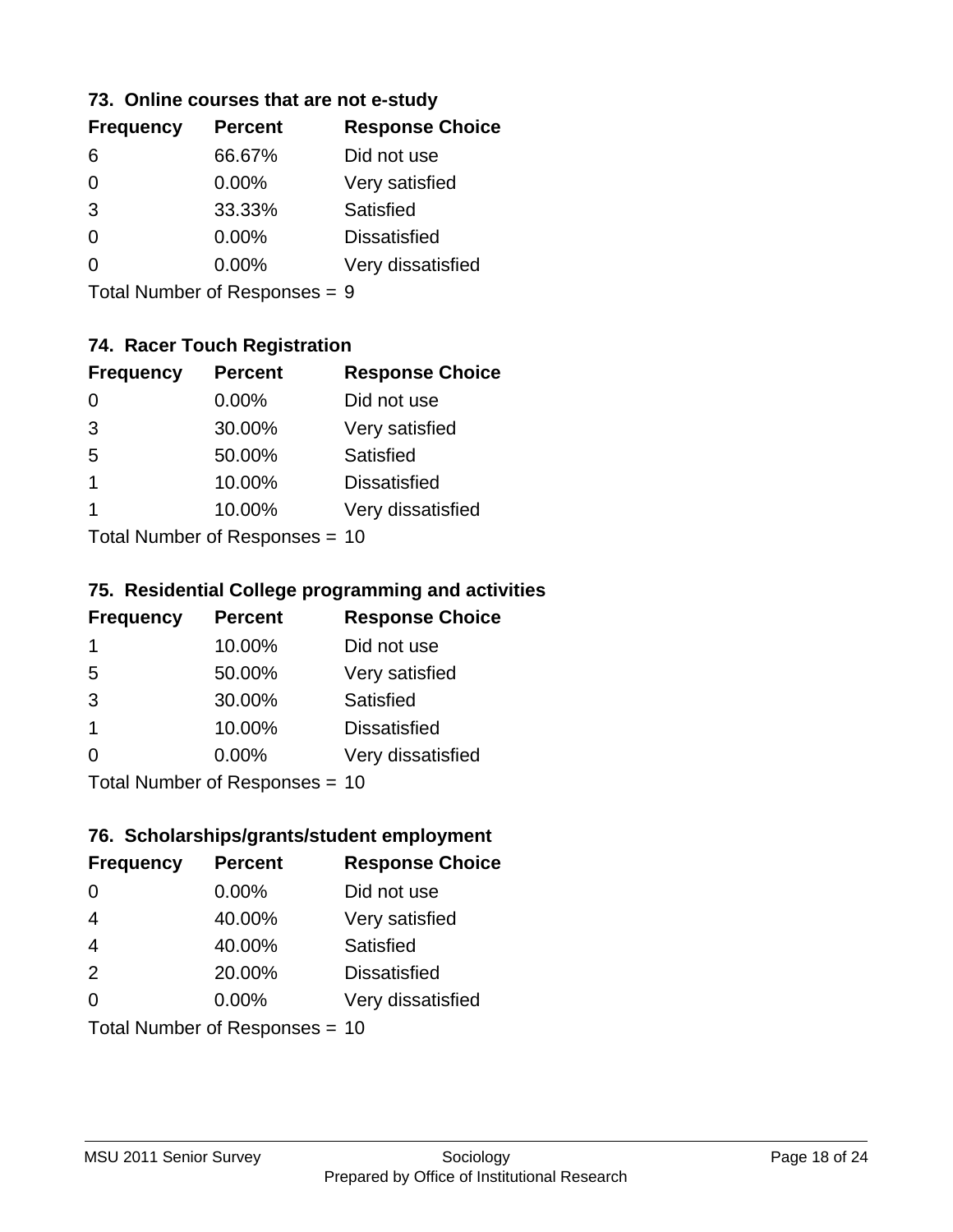### **77. Security Services**

| <b>Percent</b> | <b>Response Choice</b> |
|----------------|------------------------|
| 50.00%         | Did not use            |
| 20.00%         | Very satisfied         |
| 20.00%         | Satisfied              |
| 10.00%         | <b>Dissatisfied</b>    |
| $0.00\%$       | Very dissatisfied      |
|                |                        |

Total Number of Responses = 10

## **78. Services for non-traditional students**

| <b>Frequency</b>          | <b>Percent</b> | <b>Response Choice</b> |
|---------------------------|----------------|------------------------|
| -7                        | 70.00%         | Did not use            |
| 2                         | 20.00%         | Very satisfied         |
| $\mathbf 1$               | 10.00%         | <b>Satisfied</b>       |
| $\Omega$                  | 0.00%          | <b>Dissatisfied</b>    |
| ∩                         | 0.00%          | Very dissatisfied      |
| Total Number of Desponses |                |                        |

Total Number of Responses = 10

### **79. Student Support Services (Trio)**

| <b>Frequency</b>          | <b>Percent</b> | <b>Response Choice</b> |
|---------------------------|----------------|------------------------|
| -7                        | 70.00%         | Did not use            |
| 2                         | 20.00%         | Very satisfied         |
| $\overline{1}$            | 10.00%         | <b>Satisfied</b>       |
| $\Omega$                  | $0.00\%$       | <b>Dissatisfied</b>    |
| ∩                         | 0.00%          | Very dissatisfied      |
| Total Number of Desponses |                |                        |

Total Number of Responses = 10

### **80. Student PIN System**

| <b>Frequency</b>               | <b>Percent</b> | <b>Response Choice</b> |
|--------------------------------|----------------|------------------------|
| 0                              | 0.00%          | Did not use            |
| $\overline{4}$                 | 40.00%         | Very satisfied         |
| 5                              | 50.00%         | Satisfied              |
| 1                              | 10.00%         | <b>Dissatisfied</b>    |
| 0                              | $0.00\%$       | Very dissatisfied      |
| Total Number of Responses = 10 |                |                        |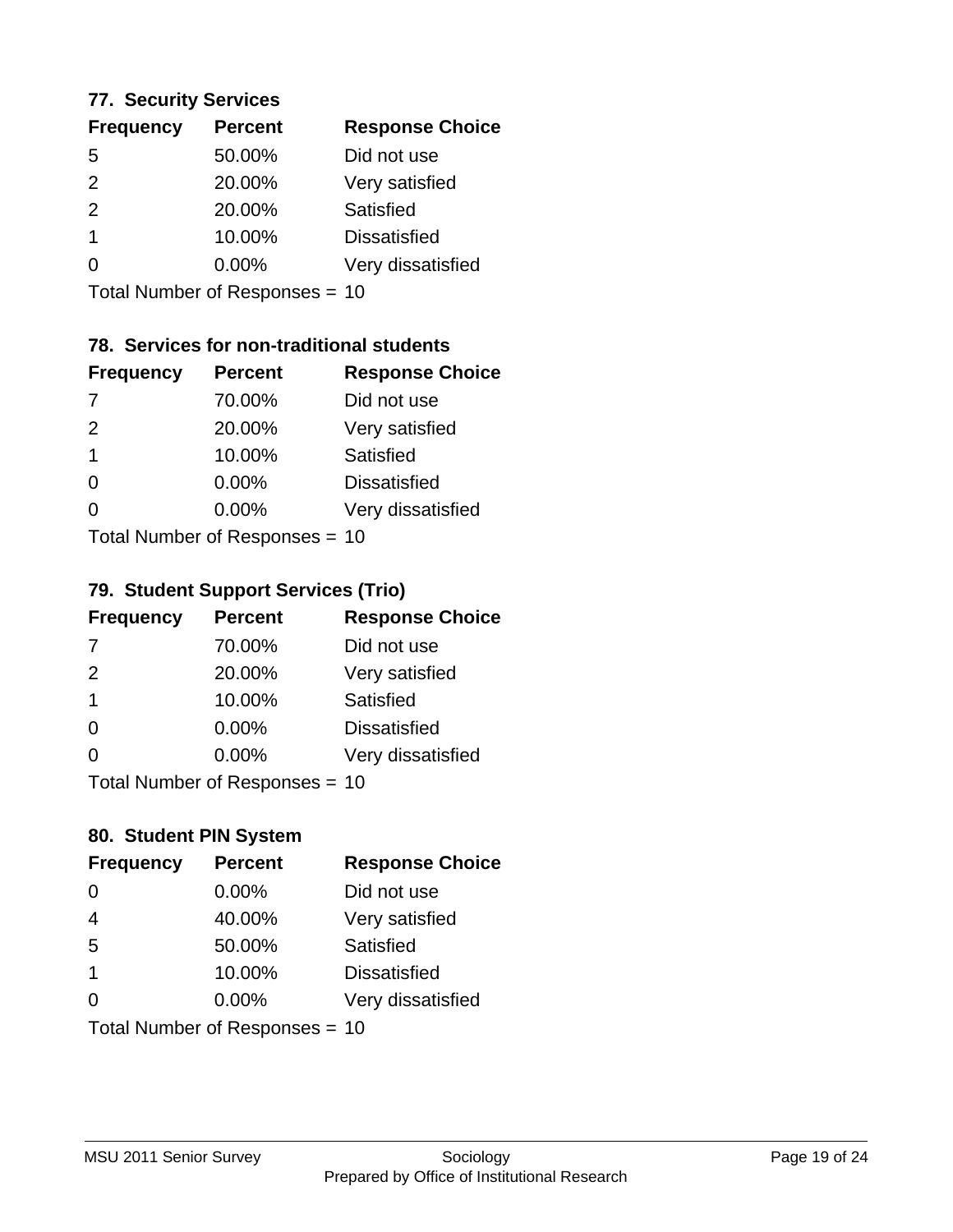### **81. Student Records/Transcript Services**

| <b>Percent</b> | <b>Response Choice</b> |
|----------------|------------------------|
| 10.00%         | Did not use            |
| 30.00%         | Very satisfied         |
| 40.00%         | Satisfied              |
| 20.00%         | <b>Dissatisfied</b>    |
| $0.00\%$       | Very dissatisfied      |
|                |                        |

Total Number of Responses = 10

## **82. Computer and Internet access for study and research needs**

| <b>Frequency</b>           | <b>Percent</b> | <b>Response Choice</b> |
|----------------------------|----------------|------------------------|
| 1                          | 10.00%         | Did not use            |
| 6                          | 60.00%         | Very satisfied         |
| 3                          | 30.00%         | Satisfied              |
| $\Omega$                   | 0.00%          | <b>Dissatisfied</b>    |
| ∩                          | 0.00%          | Very dissatisfied      |
| Tatal Number of Desperance |                |                        |

Total Number of Responses = 10

#### **83. Women's Center**

| <b>Frequency</b>          | <b>Percent</b> | <b>Response Choice</b> |
|---------------------------|----------------|------------------------|
| 9                         | 90.00%         | Did not use            |
| $\Omega$                  | 0.00%          | Very satisfied         |
| -1                        | 10.00%         | Satisfied              |
| $\Omega$                  | 0.00%          | <b>Dissatisfied</b>    |
| ∩                         | $0.00\%$       | Very dissatisfied      |
| Total Number of Deepersee |                |                        |

Total Number of Responses = 10

### **84. To what extent did you participate in Residential College activities?**

| <b>Frequency</b>           | <b>Percent</b> | <b>Response Choice</b> |
|----------------------------|----------------|------------------------|
| 4                          | 40.00%         | Did not participate    |
| $\mathcal{P}$              | 20.00%         | Frequently             |
| 2                          | 20.00%         | Occasionally           |
| $\mathcal{P}$              | 20.00%         | Seldom                 |
| Tetal Number of Desperance |                |                        |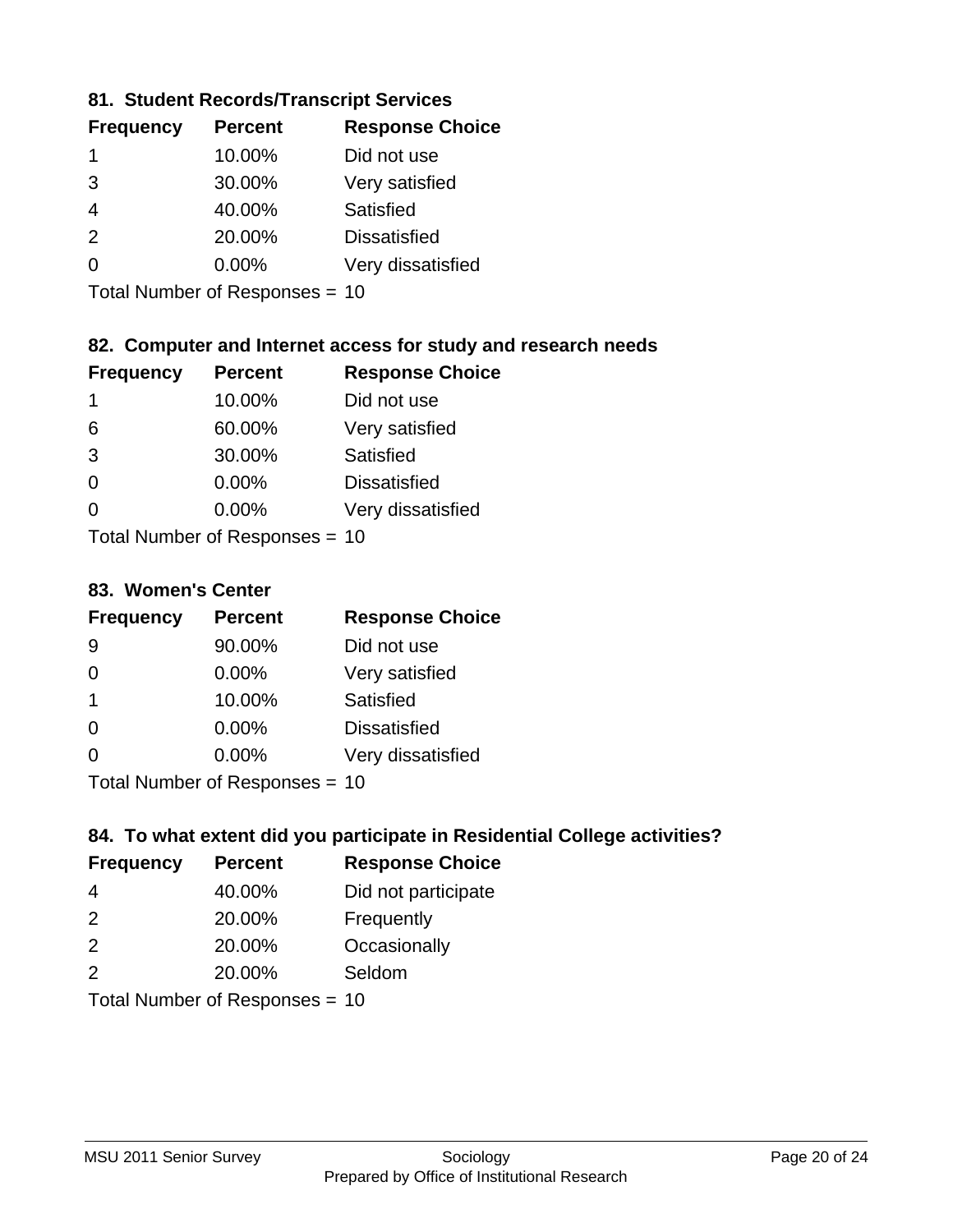| <b>Frequency</b> | <b>Percent</b> | <b>Response Choice</b>                 |
|------------------|----------------|----------------------------------------|
| $\mathcal{P}$    | 20.00%         | Not familiar with Residential Colleges |
|                  | 10.00%         | Very positive                          |
| 6                | 60.00%         | <b>Positive</b>                        |
| 0                | $0.00\%$       | <b>Negative</b>                        |
|                  | 10.00%         | Very negative                          |
|                  |                |                                        |

**85. Which phrase best describes your opinion of Residential Colleges?**

Total Number of Responses = 10

### **Questions 86-95**

**University Graduate." Please indicate how effective your MSU experience was in The University has formulated ten desired "Characteristics of the Murray State enhancing your abilities in each area.**

**86. Engage in mature, independent and creative thought and express that thought effectively in oral and written communication;**

| <b>Frequency</b> | <b>Percent</b> | <b>Response Choice</b> |
|------------------|----------------|------------------------|
| 3                | 30.00%         | Very effective         |
| 6                | 60.00%         | Effective              |
|                  | 10.00%         | Ineffective            |
| $\Omega$         | $0.00\%$       | Very ineffective       |

Total Number of Responses = 10

**87. Understand and apply the critical and scientific methodologies that** 

**academic disciplines employ to discover knowledge and ascertain its validity;**

| <b>Frequency</b> | <b>Percent</b> | <b>Response Choice</b> |  |
|------------------|----------------|------------------------|--|
| 3                | 30.00%         | Very effective         |  |
| 5                | 50.00%         | Effective              |  |
| 2                | 20.00%         | Ineffective            |  |
| $\Omega$         | 0.00%          | Very ineffective       |  |
|                  |                |                        |  |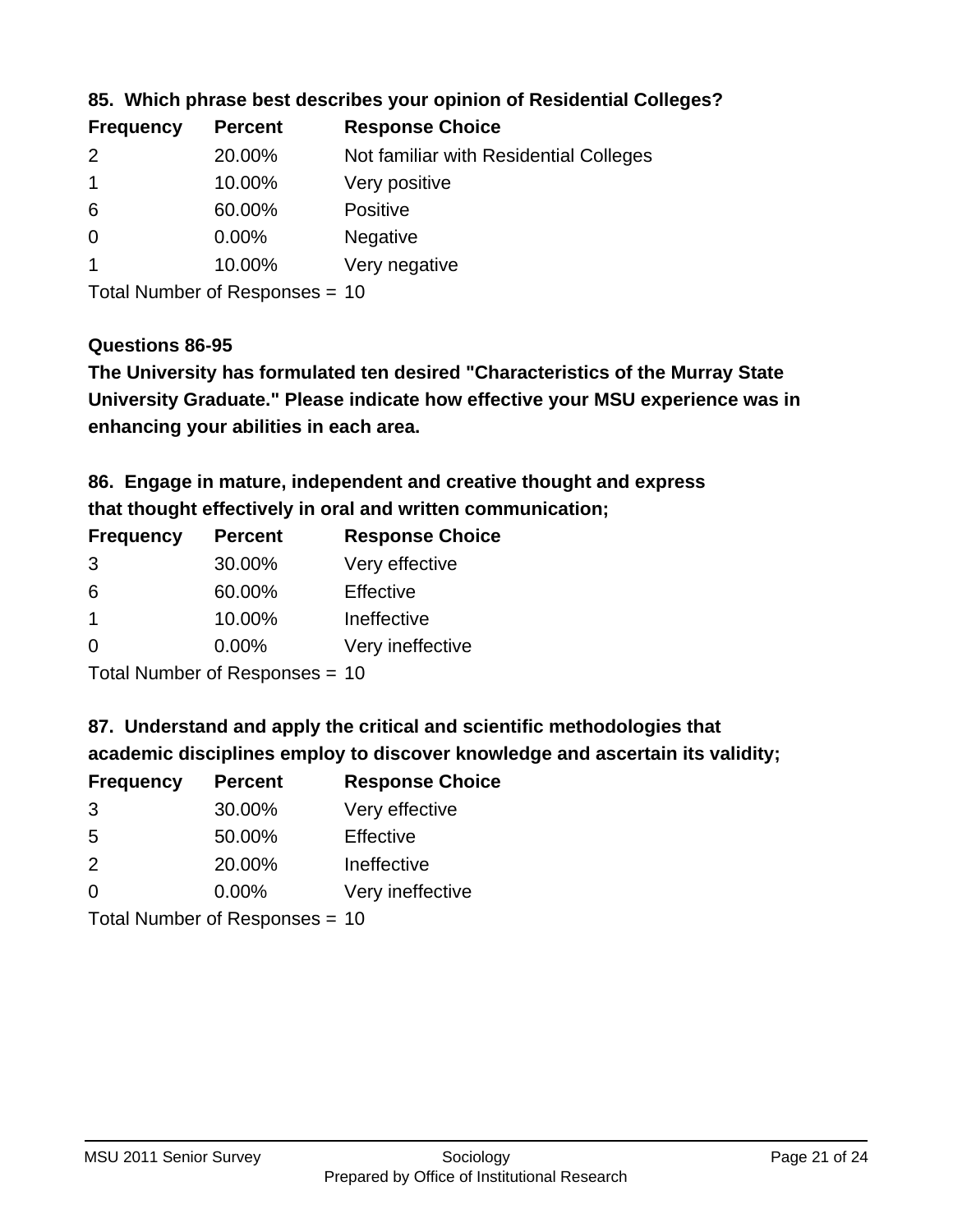### **88. Apply sound standards of information gathering, analysis and evaluation to reach logical decisions;**

| <b>Frequency</b> | <b>Percent</b> | <b>Response Choice</b> |
|------------------|----------------|------------------------|
| 3                | 30.00%         | Very effective         |
| 6                | 60.00%         | Effective              |
| $\mathbf 1$      | 10.00%         | Ineffective            |
| $\overline{0}$   | 0.00%          | Very ineffective       |
|                  |                |                        |

Total Number of Responses = 10

# **89. Understand the roles and applications of science and technology in the solution of the problems of a changing world;**

| <b>Frequency</b> | <b>Percent</b>             | <b>Response Choice</b> |
|------------------|----------------------------|------------------------|
| 3                | 30.00%                     | Very effective         |
| 5                | 50.00%                     | Effective              |
| 2                | 20.00%                     | Ineffective            |
| $\Omega$         | 0.00%                      | Very ineffective       |
|                  | Total Number of Desperance |                        |

Total Number of Responses = 10

# **90. Demonstrate a critical understanding of the world's historical, literary, philosophical, and artistic traditions;**

| <b>Frequency</b> | <b>Percent</b> | <b>Response Choice</b> |  |
|------------------|----------------|------------------------|--|
| $\mathcal{P}$    | 20.00%         | Very effective         |  |
| 6                | 60.00%         | Effective              |  |
| 2                | 20.00%         | Ineffective            |  |
| ∩                | 0.00%          | Very ineffective       |  |
|                  |                |                        |  |

Total Number of Responses = 10

# **91. Understand the dynamics of cultural diversity, of competing economic and political systems, and of complex moral and ethical issues;**

| <b>Frequency</b> | <b>Percent</b>                 | <b>Response Choice</b> |
|------------------|--------------------------------|------------------------|
| 4                | 40.00%                         | Very effective         |
| 5                | 50.00%                         | Effective              |
| $\overline{1}$   | 10.00%                         | Ineffective            |
| $\Omega$         | 0.00%                          | Very ineffective       |
|                  | Total Number of Responses = 10 |                        |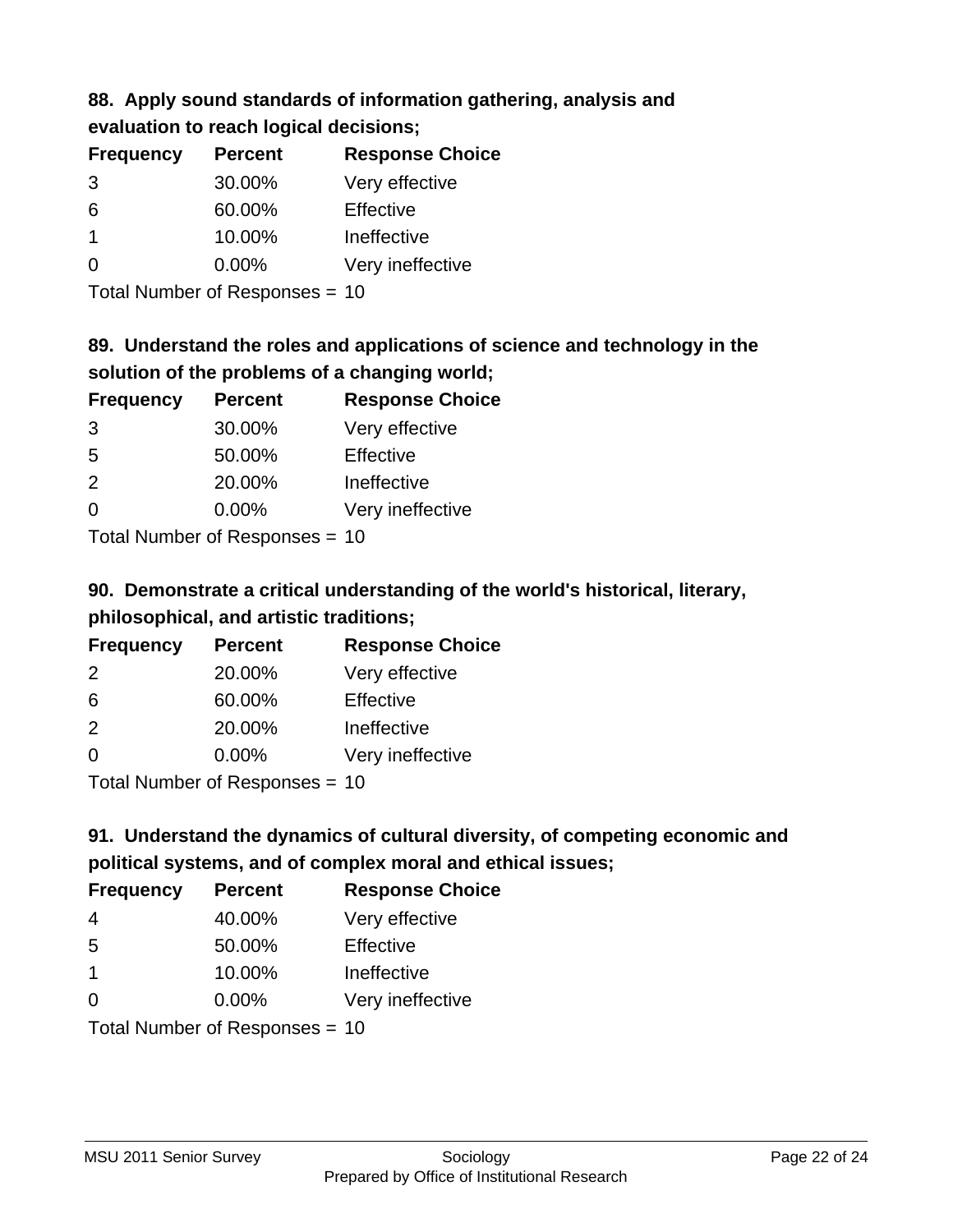## **92. Understand the nature of and engage in ethical behavior and**

## **responsible citizenship;**

| <b>Frequency</b> | <b>Percent</b> | <b>Response Choice</b> |
|------------------|----------------|------------------------|
| 2                | 20.00%         | Very effective         |
| -7               | 70.00%         | Effective              |
| 1                | 10.00%         | Ineffective            |
|                  | $0.00\%$       | Very ineffective       |
|                  |                |                        |

Total Number of Responses = 10

# **93. Understand the importance of the behaviors necessary to maintain a healthy lifestyle;**

| <b>Frequency</b> | <b>Percent</b>             | <b>Response Choice</b> |
|------------------|----------------------------|------------------------|
| $\mathcal{P}$    | 20.00%                     | Very effective         |
| 5                | 50.00%                     | Effective              |
| 3                | 30.00%                     | Ineffective            |
| $\Omega$         | 0.00%                      | Very ineffective       |
|                  | Tatal Number of Desperance |                        |

Total Number of Responses = 10

## **94. Demonstrate mastery of a chosen field of study; and**

| <b>Frequency</b> | <b>Percent</b> | <b>Response Choice</b> |
|------------------|----------------|------------------------|
| 3                | 30.00%         | Very effective         |
| 6                | 60.00%         | Effective              |
| $\overline{1}$   | 10.00%         | Ineffective            |
| $\Omega$         | 0.00%          | Very ineffective       |
|                  |                |                        |

Total Number of Responses = 10

## **95. Value intellectual pursuit and continuous learning in a changing world.**

| <b>Frequency</b> | <b>Percent</b>             | <b>Response Choice</b> |  |
|------------------|----------------------------|------------------------|--|
| 3                | 30.00%                     | Very effective         |  |
| 6                | 60.00%                     | Effective              |  |
| $\mathbf 1$      | 10.00%                     | Ineffective            |  |
| $\Omega$         | 0.00%                      | Very ineffective       |  |
|                  | Tatal Number of Desperance |                        |  |